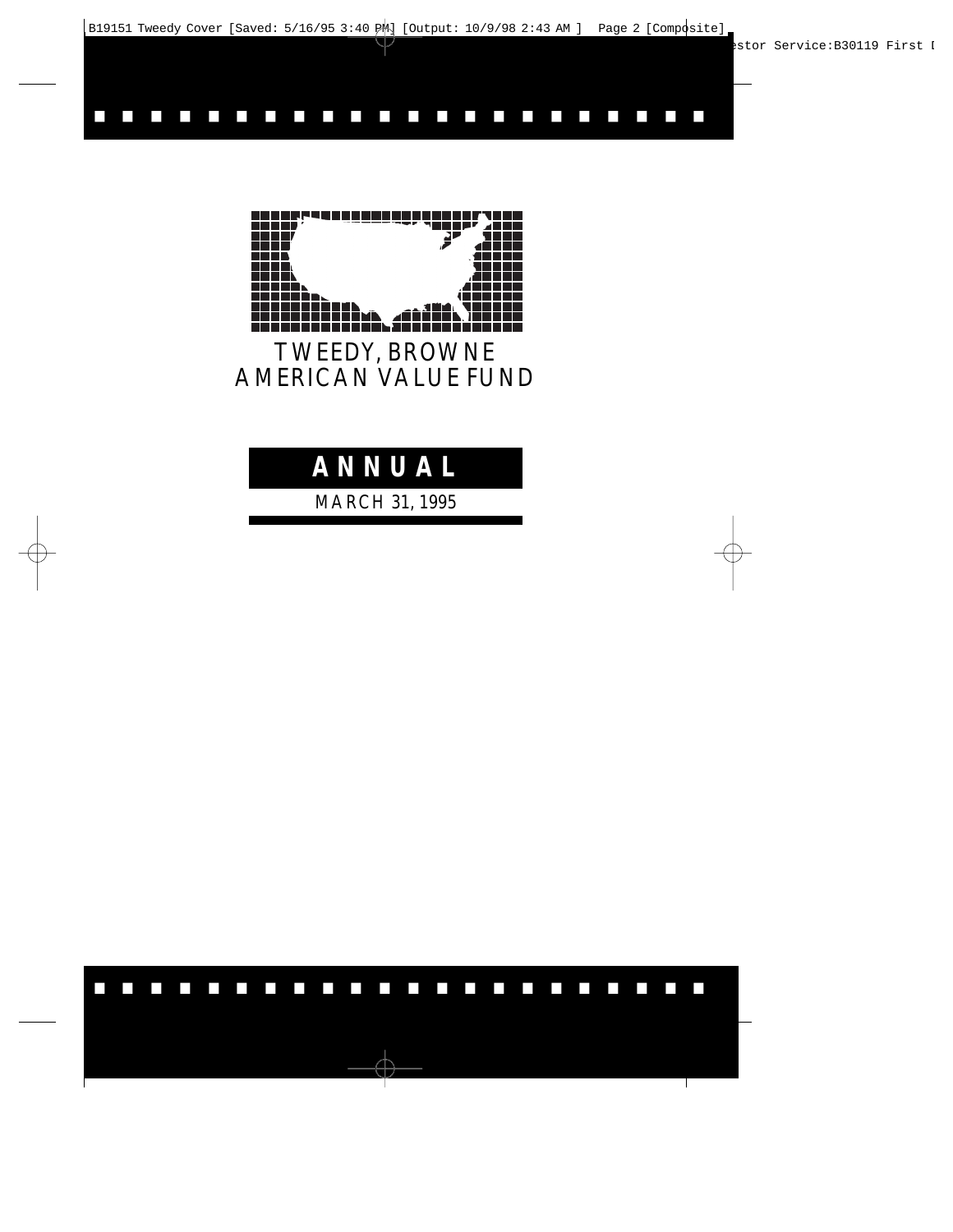This report is for the information of the shareholders of Tweedy Browne Fund Inc. Its use in connection with any offering of the Company's shares is authorized only in a case of a concurrent or prior delivery of the Company's current prospectus. Tweedy, Browne Company L.P. is a member of the NASD and is te Distributor of the Company.

| --------------------------------- |  |
|-----------------------------------|--|
|-----------------------------------|--|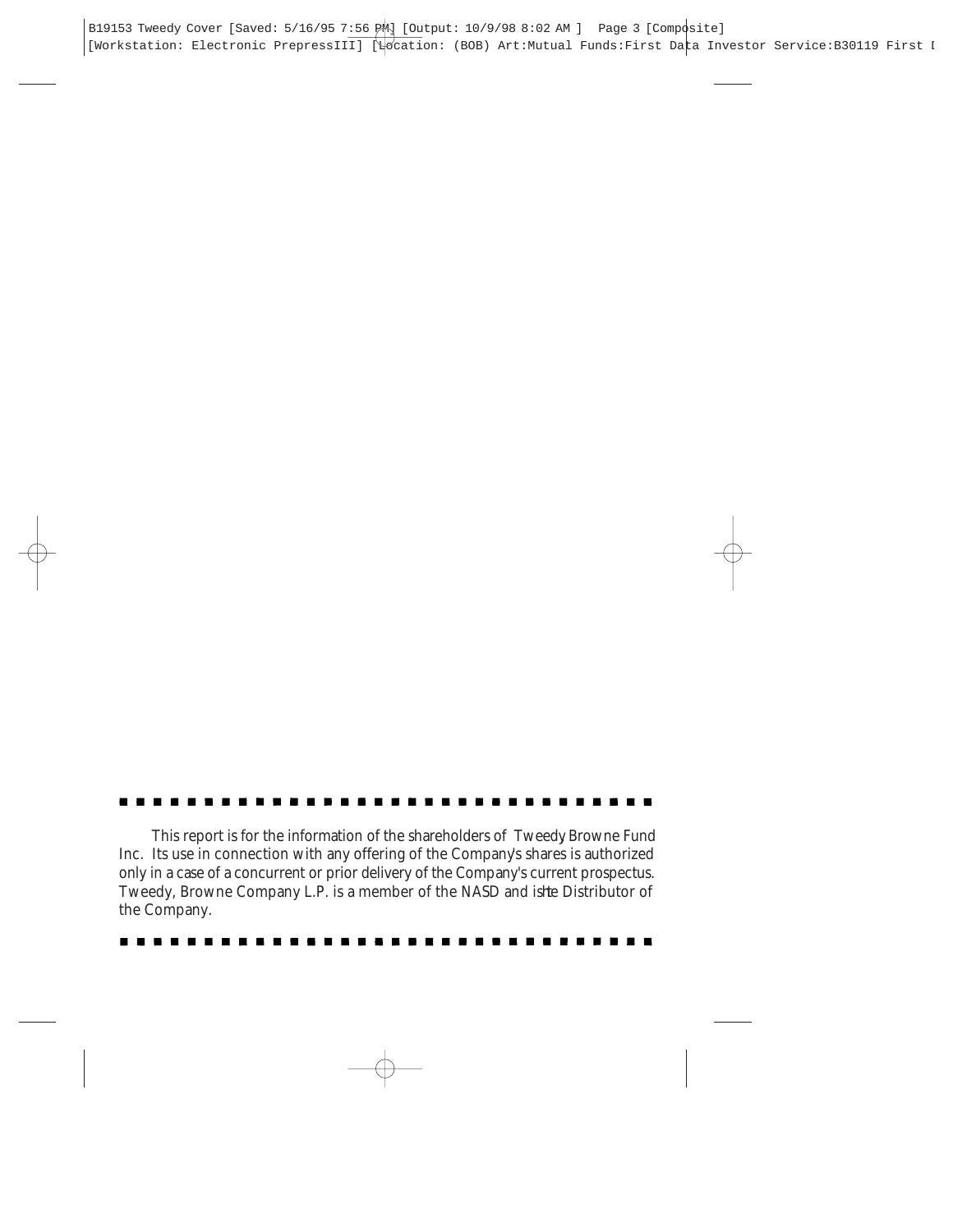*Investment Manager's Report*

To Our Shareholders in the Tweedy, Browne American Value Fund:

We are pleased to present the Annual Report of Tweedy, Browne American Value Fund (the "Fund") for the year ended March 31, 1995. During this period, the net asset value of your Fund increased 11.02%\* to \$10.71 per share, after adding back a dividend of \$0.064 per share paid on December 30, 1994. (As of March 31, 1995, the partners and employees of Tweedy, Browne have an investment of approximately \$13.7 million in the Fund.) In the same fiscal year, the Standard & Poor's 500 Stock Index (the "S&P 500") gained 15.6%, including dividends added back. The S&P 500 is an unmanaged index which assumes the reinvestment of dividends and which is generally considered representative of U.S. large capitalization stocks. The Fund had an average annual total return for the one-year period ended March 31, 1995 of 11.02% and an average annual total return for the period from the Fund's inception (December 8, 1993) through March 31, 1995 of 5.89%\*. We are pleased with our performance this past year in light of the handicaps we operated under last year. The Fund had been in existence less than four months when our fiscal year began and the increase in assets combined with a reasonably buoyant stock market made it difficult to stay invested, especially given our penchant to invest a significant portion of our assets in small and medium capitalization companies. In addition, given the relatively small size of the Fund on average over the year, our expense ratio was higher last year than we expect it to be in the future. We are now projecting for fiscal year 1996 an annual expense ratio of 1.45% due to waiving portions of the advisory and administration fees. In calendar year 1995, the net asset value per share for the Fund increased 12.83% through April 21, 1995, as compared to 11.6% for the S&P 500.

<sup>\*</sup> Past performance is not a guarantee of future results and total return and principal value of investments will fluctuate with market changes; and shares, when redeemed, may be worth more or less than their original cost.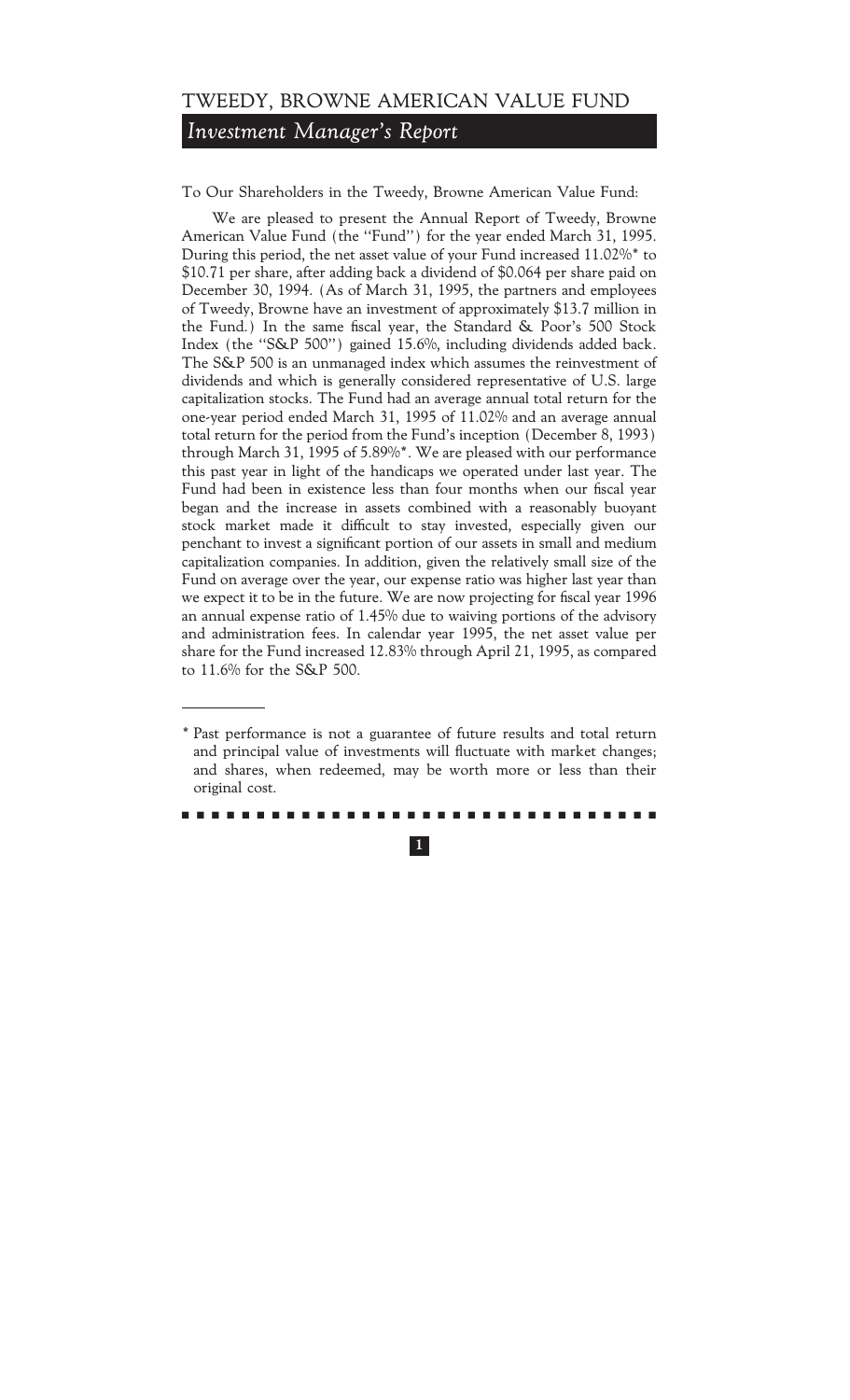Equity investing, in our opinion, offers the greatest potential rewards. Stocks, as measured by the S&P 500, have produced annually compounded rates of return of 10.2% since January 1, 1926. This method of passive investment has produced results in excess of long-term U.S. government bonds or cash, whose comparable rates of return have been 4.8% and 3.7%, respectively. Investments in equity securities and U.S. Treasury securities involve the risk of loss of principal; unless, in the case of treasury securities, they are held to maturity.

Since 1926, the pre-tax investment returns from stocks, as measured by the S&P 500, have exceeded the loss of purchasing power from inflation in *every* 20-year period. The pre-tax returns from U.S. government bonds and treasury bills beat inflation in 31% and 59% of the 20-year periods, respectively. This illustrates an important point regarding protection against the risk of inflation. As Jeremy Siegal, Professor of Finance at The Wharton School of the University of Pennsylvania, points out in his excellent book, **Stocks For the Long Run**, **(1994)**:

*In the long run, not only do stocks have higher returns than bonds, but also lower risk. This is because bondholders can never be compensated for* unexpected inflation, a factor that cannot be ignored in our current world *of paper money. The fact that stocks, in contrast to bonds or bills, have never offered investors a negative real (i.e., after inflation) holding period* return yield over 20 years or more is also extremely significant. Although it *might appear to be riskier to hold stocks than bonds, precisely the opposite is true: the safest long-term investment has clearly been stocks, not bonds.*

Corporations can increase the prices of their products to keep up with inflation. Bondholders generally receive a fixed contractual income, which does not increase when inflation increases your cost of living. Over the 69-year period, from 1926 through 1994, inflation has pushed up the cost of living at an average rate of  $3.1\%$  per year. At this inflation rate, every ten years you need 36% more money after taxes, just to be able to buy the same amount of food, clothes, cars, houses, vacations and college educations.

In addition, stocks have enjoyed tax advantages in comparison to bonds and treasury bills: unrealized capital gains defer taxes indefinitely until the stock is sold, and capital gains tax rates have often been less than the tax rates applied to interest income from bonds and treasury bills. The reason why long-term investment returns from stocks have exceeded the

### ..........................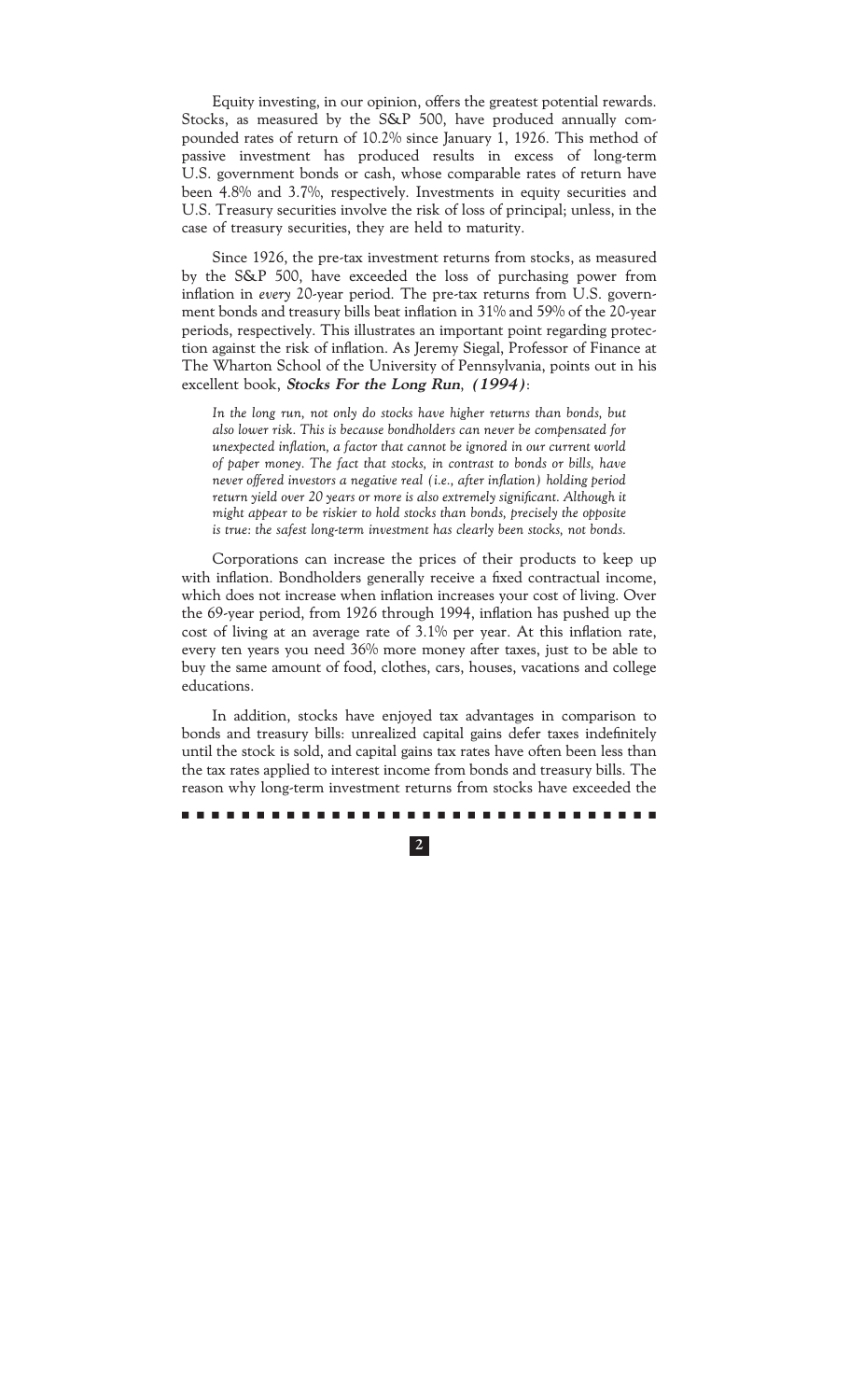returns from bonds and treasury bills over the decades is that the retained earnings, which corporations keep inside their businesses, after paying out cash dividends to shareholders, have been reinvested in productive assets such as inventory on the shelves, factories, new product lines, equipment or other businesses. These assets build up over the years, like money retained in a savings account, and increase corporate net worth (i.e., book value) and future earnings and dividends. When a corporation keeps some of its earnings in the business rather than paying all of it out to shareholders as a dividend, the management usually believes that it can earn a good return on the money. In addition, corporations use retained earnings to purchase their own shares in the stock market. When the number of shares outstanding is reduced, all of the company's earnings from its business are spread among a smaller number of remaining shares. This increases the per share earnings and future earnings and dividends for the remaining shareholders. Corporations also use retained earnings to build up cash or pay off their debt. Similar to paying off part of the mortgage on your house, this also builds up corporate net worth for shareholders. Over time, share prices have tended to increase as book value, earnings and dividends have increased; although there is no guarantee that this trend will continue or that an investor will profit from an increase in retained earnings.

Since 1945, the greatest amount of time that has been required to recoup one's original investment after a decline in the stock market has been  $3\frac{1}{2}$  years. This was the December 1972 to June 1976 period. According to the brokerage firm, Edward D. Jones & Co., "Since 1953, *the stock market has experienced ten declines which resulted in its value dropping between 15% and 22%. Each time, the market recovered fully in an average of just six months.''* Over the past 68 years, the stock market declined in 20 years, which was 29% of the time, and increased in 48 years, or 71% of the time.

The problem of investing in equities/common stocks becomes one of timing. Returns do not come in a steady, predictable way like the interest on your savings account. The S&P 500 does not give you your proportional return each day of its 10.2% annual, long-term rate. In a study by Nicholas-Applegate Capital Management, a San Diego-based money management firm, the annually compounded rate of return from stocks from 1983 through 1992 was 16.2%. Therefore, \$10,000 invested at the beginning of 1983 was worth \$44,880 at the end of 1992. Out of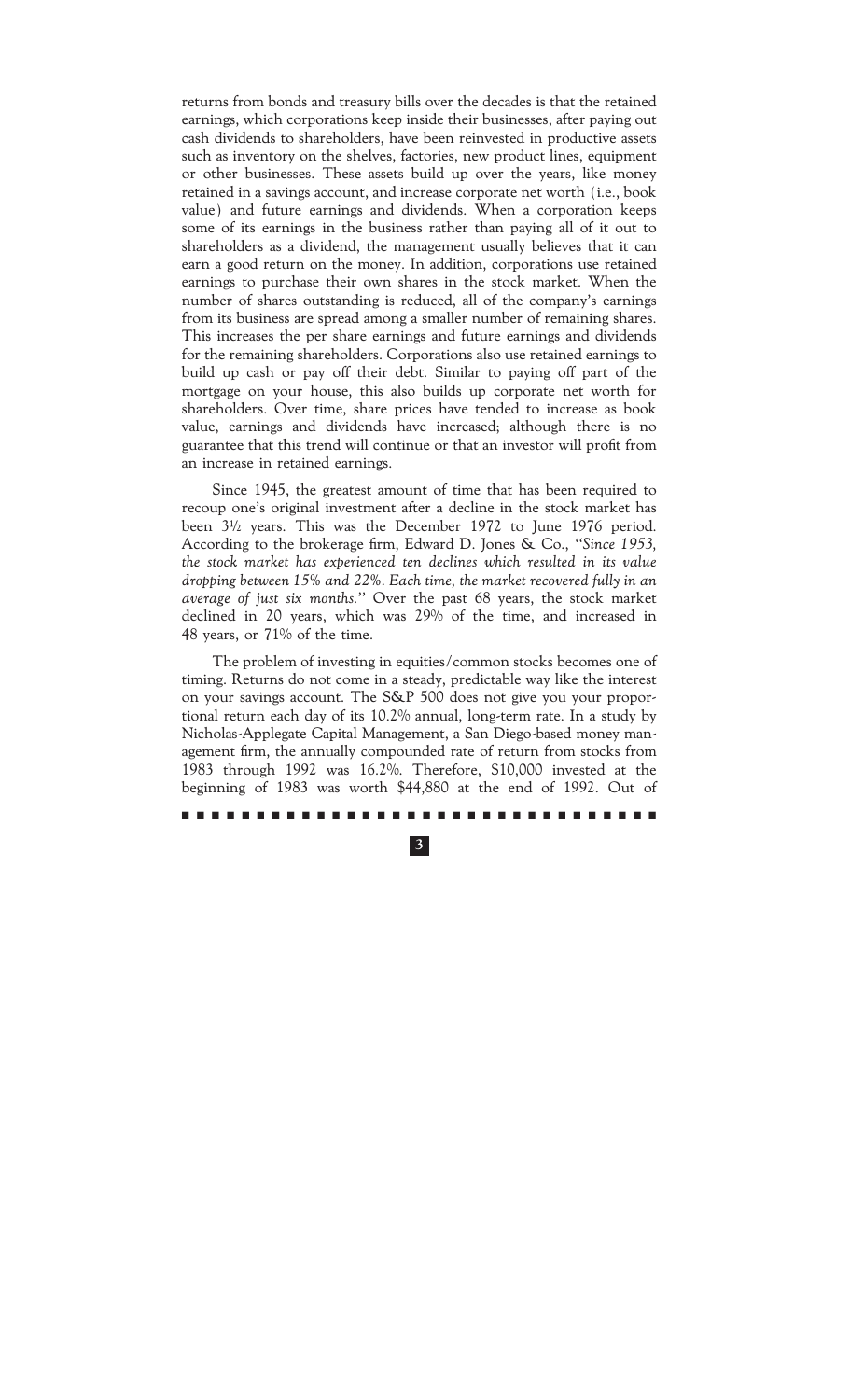2,526 days that comprised this period, the investment returns on the 40 best days, which was only 1.6% of the time, accounted for 12.6% per year of the 16.2% per year total return, or 78% of the return. Without the returns generated on the 40 best days, the compounded annual return over the entire 10-year period was just 3.6%. Ten thousand dollars invested at the beginning of 1983, and compounded at 3.6%, was worth \$14,242 at the end of 1992. For 2,486 out of 2,526 days, or 98.4% of the days, the investment return averaged only 3.6% per year, which was an almost imperceptible average daily investment return of 1.4/100 of 1% (for a \$100 stock, this would be an average increase of  $1.4$  per day). In other words, for 98.4% of the days, it looked like nothing was happening: a "do-nothing" investment.

Quarterly, monthly and daily investment returns have always been highly variable. An analysis by Sanford Bernstein & Co. of monthly investment returns of the S&P 500 from 1926 to 1993 found that out of 816 months, which comprised the whole 68-year period, the returns in the 60 best months, or 7% of the time, averaged 11% per month. In the other 756 months, or 93% of the time, the average return was only 1/100 of 1% per month. The big returns in the stock market came from very high returns, which occurred in short, sudden ""bursts'' during a small percentage of the time. To get the benefits of the stock market, you had to be in it when the high returns happened.

Picking the 40 best days out of 2,526 days, or the 60 best months out of 816 months, is an odds play no one will win. To get the long-term investment return benefits of the stock market, you had to be in it when the returns were big, which was a small part of the time. As Charles Schwab's mutual fund newsletter states: *""The lesson: once you're in, stay in. Don't try to time the market, because no one knows when the best days* will come." Or, as the saying goes, "You've got to be in it to win it."

Unfortunately, and to us inscrutably, most financial pundits spend their time and expend their intellect trying to predict what stock markets will do. They try to time *your* investment strategies despite the fact that such timing has as much chance of success as winning at roulette. One of the advantages of being in the investment business as long as we have is that it is a humbling experience. Our ability to predict which of our stocks will go up and when, comprises a batting average that would definitely throw us out of the major leagues, if not the game completely. However,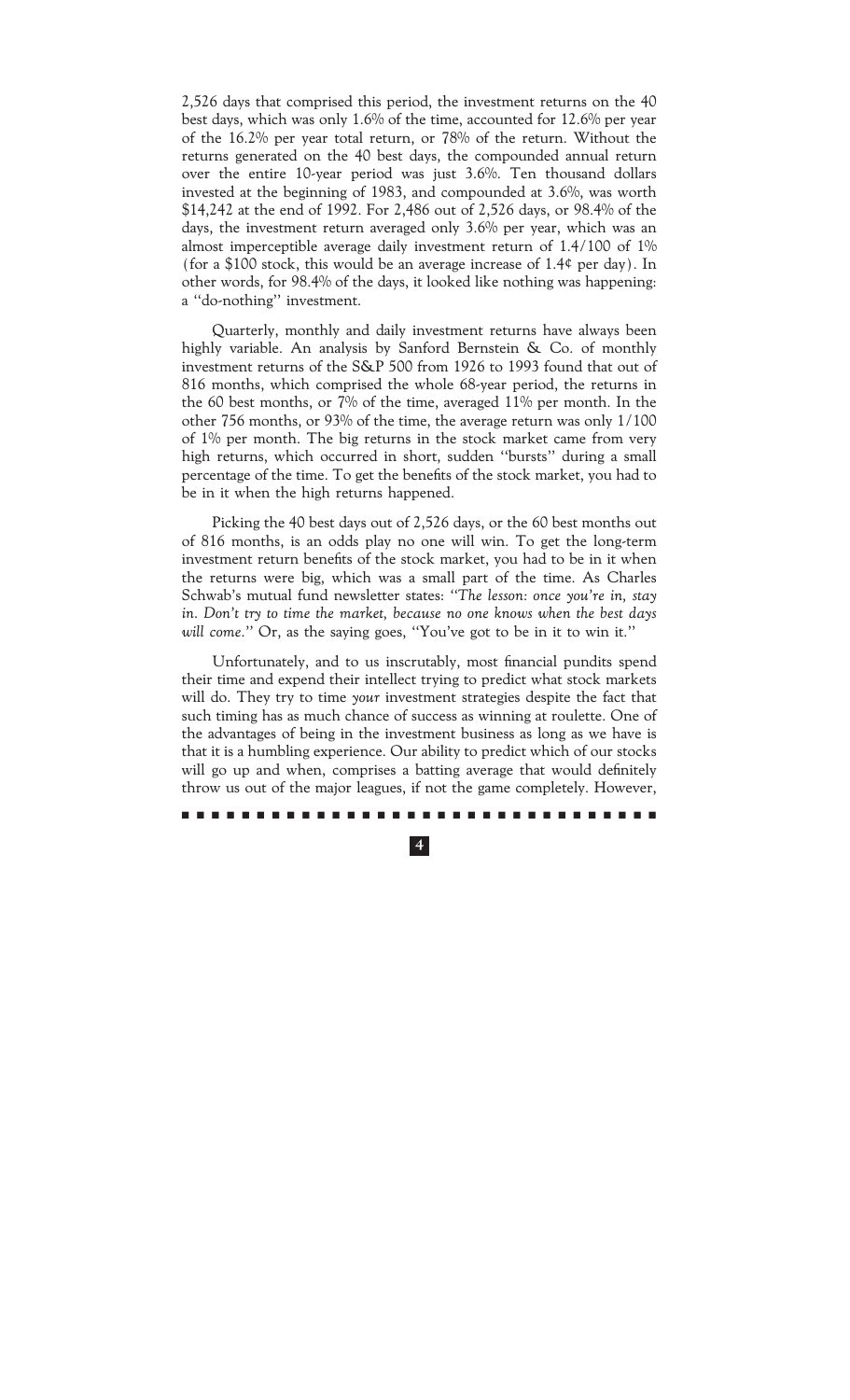this has had little influence on our long-term investment results. We have learned that stocks ranked by financial fundamentals, such as market price as a percent of book value, price earnings ratios and market price to cash flow, form a bell curve. Most stocks fall in the middle. A small percentage are at either extreme, and those stocks at the cheapest extreme have tended over long periods of time to produce the best rates of return. We discussed this in our September 30, 1994 Semi-Annual Report in reference to **What Has Worked in Investing**, our compilation of 44 academic studies on fundamental financial characteristics of stocks that have produced superior returns. (New shareholders of the Fund who have not received a copy of this booklet may request one by calling 800-432-4789.) As of March 31, 1995, 25% of the Fund's portfolio consisted of 62 issues, with an average market price to book value ratio of 68%. In one of our databases of 3,460 U.S. issues, 247, or 7%, have a weighted average price to book value ratio of 68% or less. Similarly, the Fund holds shares in 30 issues, representing an additional 54% of its assets with a weighted average price/earnings ratio of 10.1 times. The average U.S. stock is priced at 17.5 times earnings. In our database 768 U.S. issues, representing 22% of the database, have a price/earnings ratio of 10.1 times or less. Seventy-eight percent of the companies are more expensive. As we discussed in considerable detail in **What Has Worked in Investing**, these characteristics have historically produced higher than average rates of return.

Most people toiling away in the investment business suffer from a conceit contradicted by the evidence that they can cherry pick the best performing stocks from a portfolio of stocks meeting the same fundamental financial criteria. We do not think you can. In the early 1980s, we had an investor in one of our investment pools who thought he could make just such a selection. Rather than paying us as managers, he redeemed his investment of \$100,000 and bought what he believed was the cheapest stock among more than 80 in the portfolio. The company, Lazare Kaplan International, was a diamond wholesaler. At the peak of the diamond market, the market value of its inventory of stones less all liabilities on a per share basis far exceeded the market price of the stock. However, when the bottom fell out of the diamond market, an event few had predicted—including us—the value of Lazare Kaplan's inventory plunged and the company was forced into bankruptcy. This was one of the few investments we have owned which suffered this corporate fate. We often think that investment managers would be better served to get a degree in history rather than an MBA. We believe

#### ..........................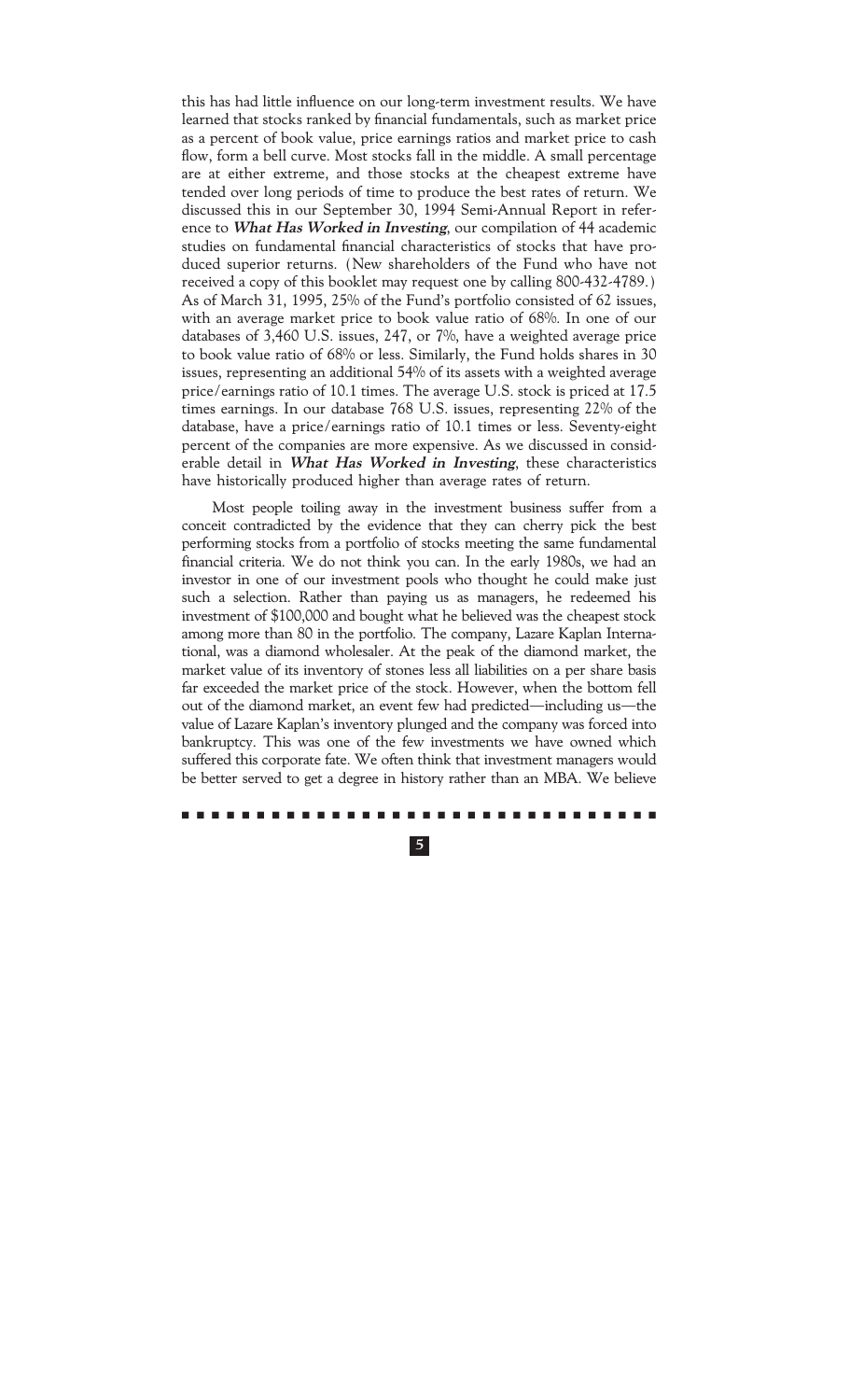that if our portfolio has the financial characteristics that have produced satisfactory returns over long periods in the past, history is likely to repeat itself in the future.

 $\bullet$ 

This year, 1995, marks the 75th anniversary of Tweedy, Browne Company and we thought our fellow shareholders would enjoy reading a brief history of our firm, partly because of the characters who have been partners through the years, and partly because it helps explain why we are as committed to value investing as we are.

The firm was founded as Tweedy & Company in 1920 by Forrest Berwind Tweedy. When "Bill" Tweedy founded his firm, he concentrated in a niche market on Wall Street where he would have little or no competition. This niche was the market for closely held and inactively traded securities. At the time, he found that there were a number of companies with perhaps 50 to 150 shareholders, but no real market for their shares. Bill would attend the Annual Shareholders' Meetings of these companies, copy down the shareholder registry, and send postcards to each of the shareholders. He hoped to find buyers and sellers within this group and act as their broker.

 $\bullet$ 

### FORREST BERWIND "BILL" TWEEDY (???? - 1958)

No one seems to recall where Bill Tweedy came from. He was a somewhat Dickensian character, suspenders, bushy mustache and ample pot belly. He worked at a roll-top desk covered with scraps of paper in an atmosphere reminiscent of the Collier Brothers. He ate lunch everyday almost religiously—at the same chair, at the same table, at the same time at Schraffts Restaurant on Broad Street in downtown New York. He was not related to the famous thoroughbred horsebreeding ""Tweedy'' family, he never married, and he left no heirs. However, the partners have never considered dropping the name ""Tweedy'' from the firm's shingle as its distinctive ring is remembered by clients, brokers, and others in the securities business.

Bill Tweedy continued his inactive securities business through the 1920s and into the 1930s, when a new and fortuitous client relationship began. Dr. Benjamin Graham was, at the time, a professor of investments

mmmmmmmmmmmmmmmmmmmmmmmmmmmmmmmm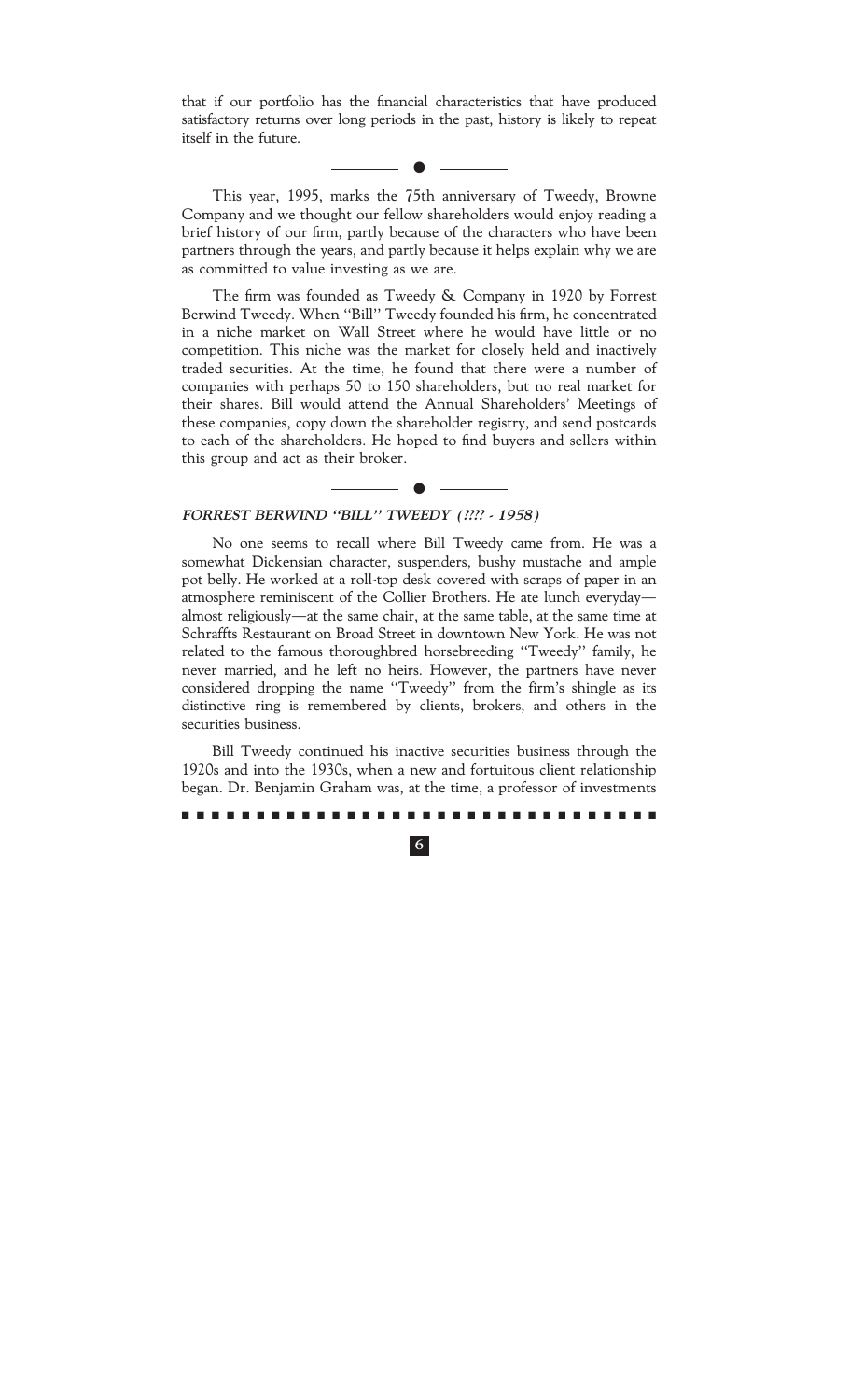at Columbia Business School, the co-author of the first textbook on securities analysis called (catchily enough!) **Security Analysis**, and author of **The Intelligent Investor**, a more layman-friendly guide to investing. Ben had a very simple investment philosophy. He believed there were two values to every share of stock:

- 1. The latest trade price; and
- 2. The value that a share would be worth if: (i) the entire company were acquired by a knowledgeable buyer; or, (ii) the assets of the company were liquidated and the proceeds, after paying off all liabilities, were paid out to the stockholders. He called this the *intrinsic value.*

Ben believed that investments should be made when large spreads between trading prices and intrinsic value were available in the market.

Ben was smart enough to realize he could make more money practicing his investment principles than writing about them, so he had a money management business with his partner, Mickey Newman. The inactive stocks in which Bill Tweedy made markets had a common characteristic: they traded at significant discounts to their intrinsic value, principally because they had no real following on Wall Street. Ben happened upon Tweedy in the early 1930s, and a brokerage relationship began. This relationship continued through the 1930s and into the 1940s when, in 1945, Tweedy was joined by Howard Browne and Joe Reilly, then 41 and 43 years of age, respectively. The firm became Tweedy, Browne and Reilly. The three partners took office space next door to Ben Graham at 52 Wall Street. He was their largest customer and, in those days, stock certificates were delivered by hand and checks were exchanged. The new location of the firm meant they would not be exposed to the outside elements when settling trades with Ben.

Tweedy, Browne and Reilly was a fairly modest operation in those days. They had their niche of less actively traded stocks and bonds and were becoming known as a buyer of last resort for obscure stocks. The December 1950 financials showed partners' capital of approximately \$88,000 and a profit for the month of \$4,887.31: a particularly good month! Somehow, Howard and Joe managed to rear and educate four and six children, respectively, as they went about making markets in securities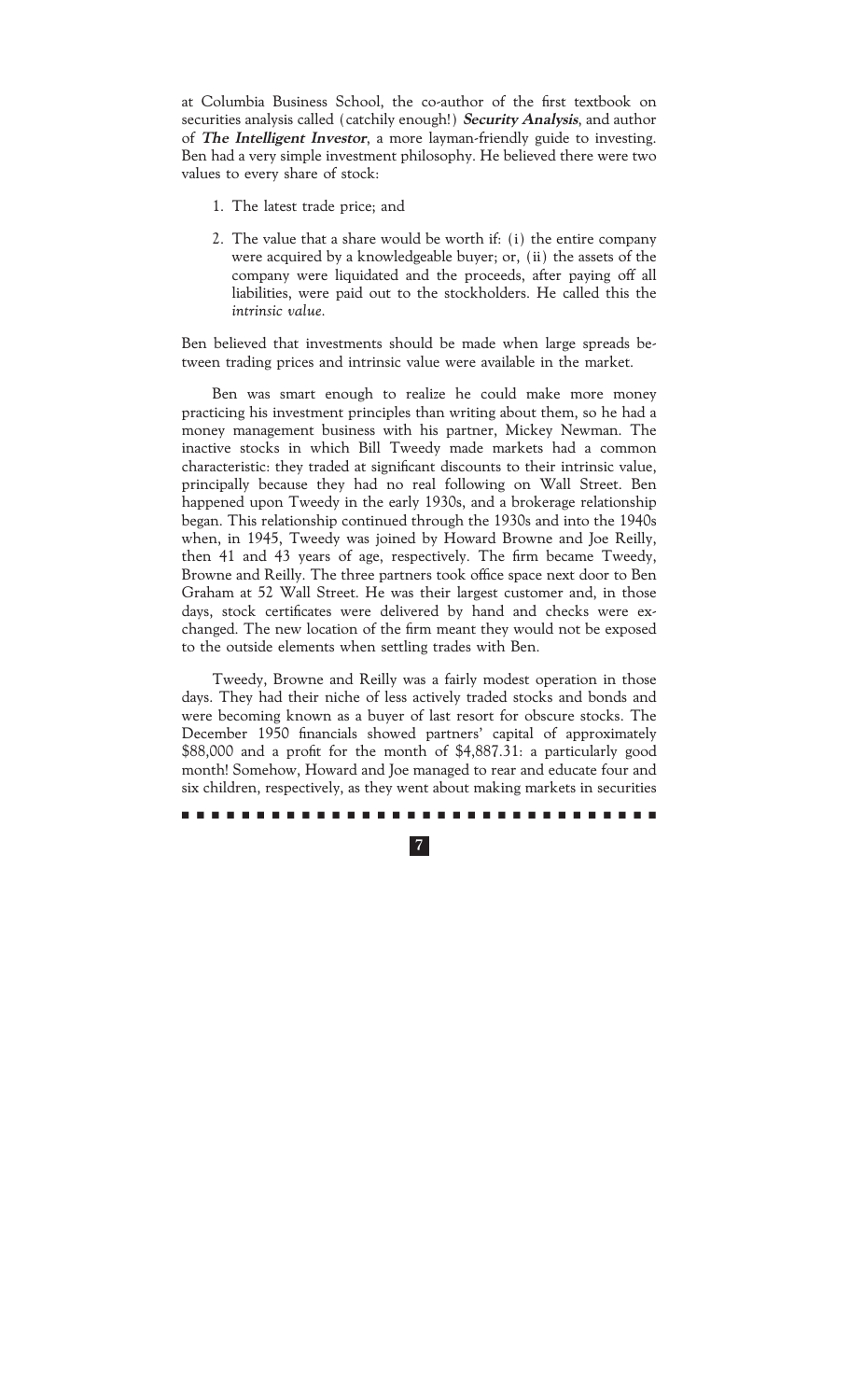such as Franklin Railway Supply, Good Humor, Kentucky Boone Coal and Pocahontos Fuel.

### **JOSEPH R. REILLY (1902 - 1992)**

The field of inactive securities has had a way of attracting its share of eccentrics, and Joe Reilly fit the mold. A charming and gracious man, he was something of a walking legend, literally. On weekends he would walk from his house in Flushing, Queens to his sister's home in Port Washington, Long Island and back, a total of 24 miles. When he later lived in Manhattan, he would walk from his home on 96th Street and Central Park West down to the office on Wall Street, about 10 miles, and he was in his seventies. He would not have a telephone in his house for years because he thought that with six kids he would never get to use it anyway. Joe retired in 1968, taking his pro-rata share of each of the firm's security positions (which numbered more than 800) and continued to come into the office to manage his own affairs until 1991, when failing health forced him to stay at home.

### **HOWARD S. BROWNE (1904 - 1994)**

Howard began his career on Wall Street as a runner in 1920 at the age of sixteen so that he could support his widowed mother and three sisters. In 1928, he became a partner in the firm of Bristol and Willet, where he was in charge of bond trading. At Tweedy, Browne and Reilly, he was the trading desk partner. A man of few words, he was fond of saying, "No one ever learned anything by talking." He and Joe were also unfailingly honest for they believed you could be ""forgiven for stupidity, but not dishonesty''. These two qualities were admired by several of Howard's customers who used him to buy and sell sensitive positions in over-the-counter stocks. Among these clients were the John W. Bristol Company, which managed the Princeton University endowment for many years; City Associates, one of the hottest hedge funds of the go-go 1960s; and Warren Buffett, for whom he acquired shares in Berkshire Hathaway.

In 1955 the firm gave desk space to Walter Schloss, who had left Ben Graham's firm to set up his own investment fund. Walter was first lodged between the front door and the water cooler. If someone wanted a drink, Walter had to scrunch up against his desk, barely able to breathe, so the one with a thirst could get by. Forty years later Walter is still lodged at Tweedy, Browne, only now he has a separate office, although not much of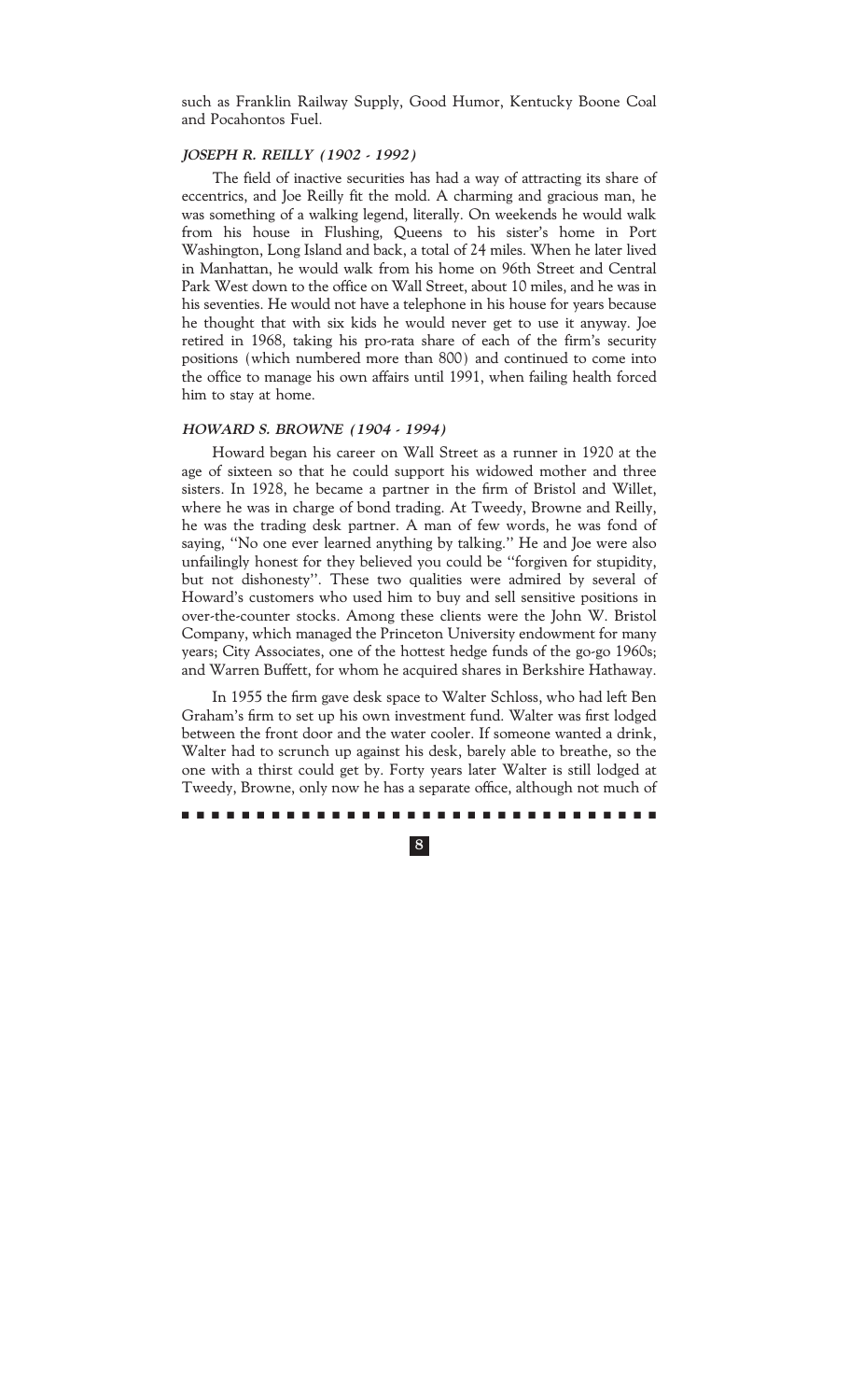a view. Walter introduced Warren Buffett to the firm. He also introduced Tom Knapp, who, along with Walter and Warren, had worked for Ben Graham. In 1957, Bill Tweedy retired and Tom Knapp joined the firm as a partner.

Tom was not interested in trading undervalued stocks for a few points profit; he wanted to hold onto the best stocks for investment. After all, why buy Tremont Lumber for \$120 per share and sell it for \$125 per share when it was potentially worth much more per share? So, with Tom's arrival, a transition began at Tweedy, Browne from being brokers to Ben Graham-style investors to being an investor ourselves.

### **THOMAS P. KNAPP (1920 - )**

Tom grew up on the south shore of Long Island, graduated from Princeton and, after a stint in the Navy in World War II, went to Columbia Business School where he studied under Ben Graham. Tom was always a bargain hunter, be it stocks, bonds, land or stamps. In 1958, Tom and Warren Buffett set out to corner the market in the then newly out-of-print 4¢ American blue eagle airmail stamp. The theory must have been that the stamps would always be worth their postage value, and if they bought up all the surplus, they could reap the profits of the collectors' market. Letters were sent to post offices around the country, and garages were filled with stamps. As late as 1970, the firm did not have a postage meter because we were still working off Tom's supply of blue eagle stamps. Tom is now retired and living in John's Island, Florida, and we have a postage meter.

In 1968, when Joe Reilly retired, Edward L. Anderson, Jr. was invited to become a partner. Ed held a PhD in Chemistry from Washington State University and worked for the Atomic Energy Commission. After reading Ben Graham's books, Ed developed a passion for value investing. He and his friend and colleague, Dick Bechtolt, started an investment fund called Anbec Partners. They ran across Tweedy, Browne in the over-the-counter pink sheets and became a brokerage client. Ed met the value group and married Suzie Buffett's college roommate. He eventually left the Atomic Energy Commission and worked as a securities analyst for Charles Munger, currently Vice Chairman of Berkshire Hathaway. Ed brought Anbec Partners to Tweedy, Browne and, hence, they became our first investment clients. At the time of Joe Reilly's retirement and Ed's arrival, the partners decided to shorten the name to Tweedy, Browne because

### ..........................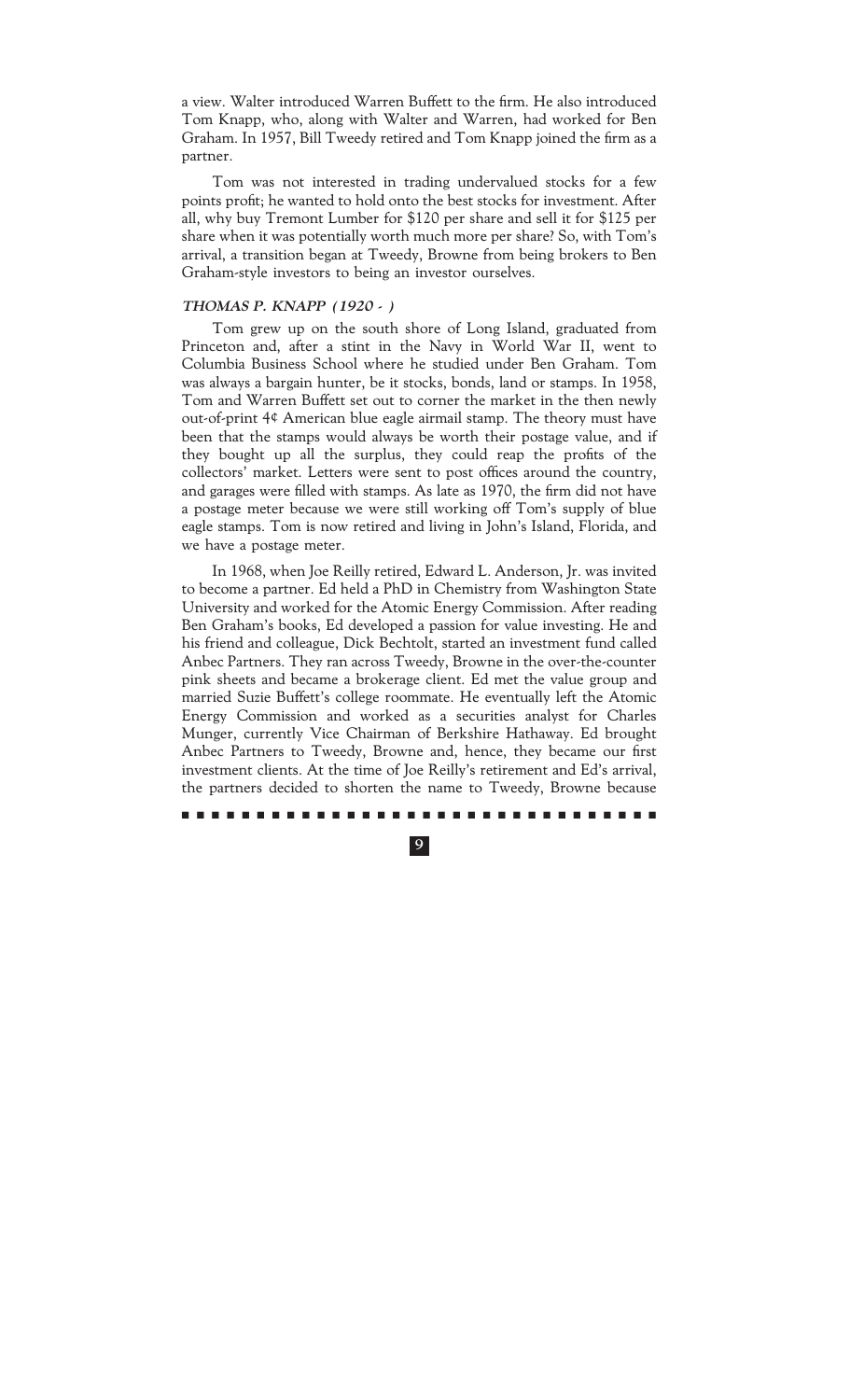that was the way they answered the phone. However, Bill Maloney, the bookkeeper, assumed that Knapp would replace Reilly on the letterhead since Tom had been with the firm for eleven years. When the new stationery arrived with Tweedy, Browne & Knapp, the choice was to either (i) throw it away and order new; or (ii) change the firm's name. The latter course was clearly less expensive and thus was born the predecessor to TBK Partners, our private investment partnership.

While Howard tended to his trading and brokerage, Tom cheerily picked the cheapest stocks for the investment portfolio. However, Ed brought a renewed enthusiasm to the investment process. He tracked down every stock in the **National Stock Summary** that our competitors were bidding on, had all the banks in **Polk's Bank Directory** crossreferenced with the pink sheets, and set out to find every stock selling for less than its net current assets (current assets less all liabilities—a favorite Graham measurement of value) on all the stock exchanges. In a world before databases, Ed was creating his own on rolodex cards.

### **EDWARD L. ANDERSON, JR. (1928 - )**

Ed began his career as a scientist and has always applied the same analytical zeal to whatever field he explored. He believes in gathering all the data before making his decision, which may explain his conclusion that Ben Graham's approach worked best. Ed brought Tweedy, Browne into the 20th Century by creating an in-house computerized portfolio management system which is still in use today. Ed retired from the firm in 1983 to pursue other interests, primarily in the field of improving American education. Ed continues to be a limited partner in TBK Partners and has left the major portion of his net worth to be managed by the current general partners. He lives in La Jolla, California, an appropriate home for a value investor as Ben Graham spent many of his retirement years there.

In 1973, Tweedy, Browne became a registered investment adviser after TBK Partners acquired working control of a closed-end mutual fund, The Cambridge Fund. Ed, assisted by Howard Browne's son, Chris, (whom Ed hired in June of 1969), engineered our first corporate takeover. The Cambridge Fund was a remnant of the go-go 1960s. It was initially offered to the public at \$10 per share and gradually lost more than 40% of its net asset value over the next few years. When we arrived on the scene, the shares were selling at 60% of net asset value. By purchasing

### ..........................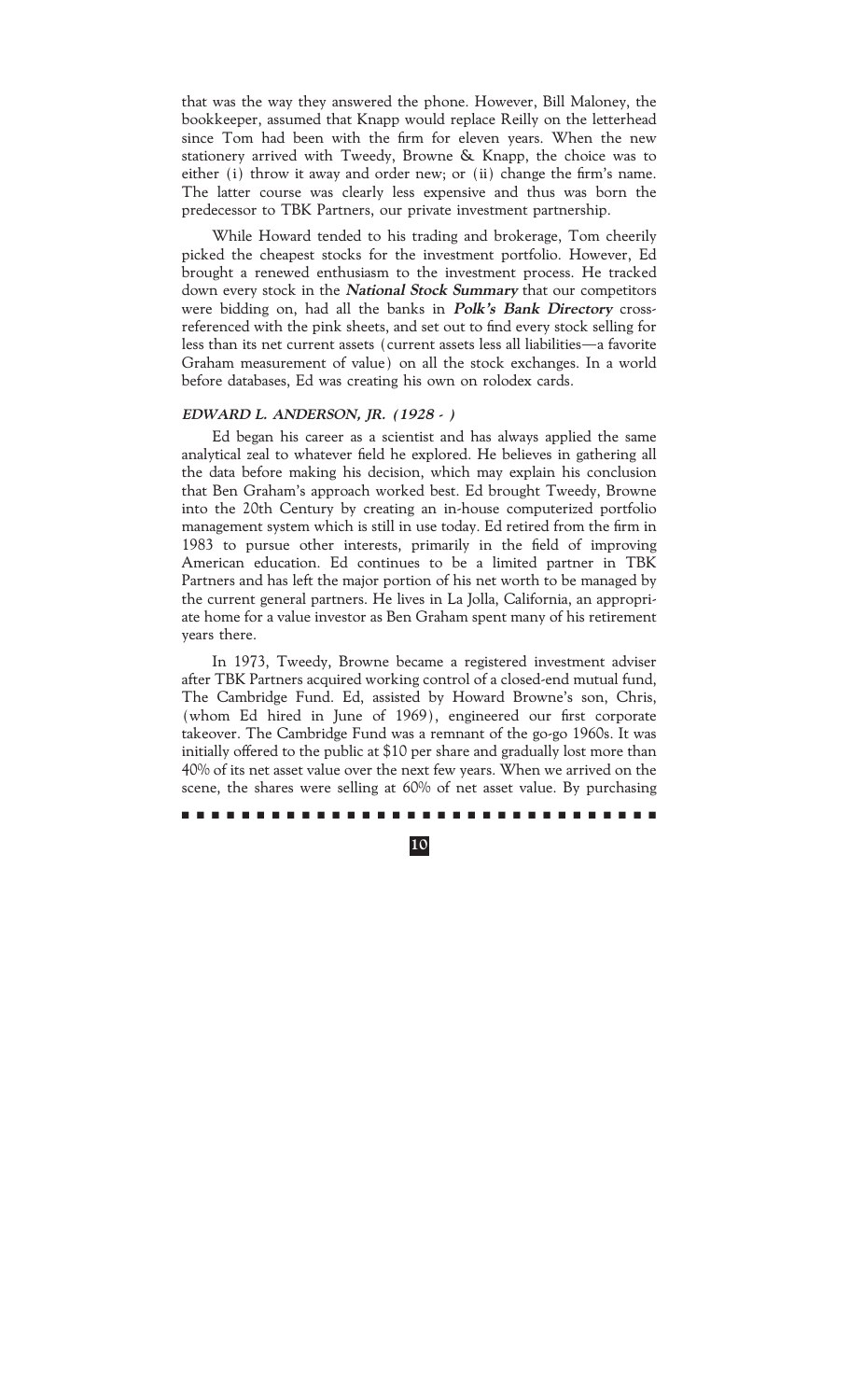enough shares of the fund, we were able to have the management of the portfolio changed to Tweedy, Browne, and the assets invested in stocks we selected. This was our version of a corporate takeover. However, with 510,000 shares outstanding and a total market capitalization of less than \$2 million, we are unlikely to be listed in any anthology of corporate raiders of the 1970s and 1980s.

### **CHRISTOPHER H. BROWNE (1946 - )**

Chris walked into the office in June of 1969 to borrow \$5 from his father for the train home to New Jersey. Two days out of active duty training in the Army Reserves and with one more semester at the University of Pennsylvania that coming fall, he had not focused on plans for the summer. Ed, ever the inveterate teacher, launched into a two-hour explanation of value investing after which he offered Chris a job for the summer. He's never left. When the fall came, the University of Pennsylvania told him to stay home. They had lowered the course requirements for graduation as a way of appeasing student bodies that were burning down campuses in those days, and said they would mail Chris his diploma at the end of the year.

Chris spent most of his time working with Ed, reading through **Standard & Poor's,** or **Moody's,** or the **Polk's Bank Directory,** looking for stocks selling below book value, or below net current assets. There were still no computerized databases of publicly traded companies so the process of finding cheap stocks was fairly labor intensive. In 1974, Chris was joined by John Spears, effectively doubling Tweedy's research staff. Tweedy's hiring practices were never very logical. If we found someone who liked our style of investment, and we had a spare desk, we would probably hire them. That is how John Spears came to work at Tweedy.

### **JOHN D. SPEARS (1948 - )**

John was an analyst for a growth stock investment group in Connecticut who moonlighted running a Ben Graham-style partnership. He met the folks at Tweedy in the early 1970s and became a brokerage client. He has probably read nearly every biography of self-made millionaires and is in the enviable position of having his vocation and avocation be the same endeavor. John and Chris wrote the firm's first investment advisory brochure and have been partners since 1975.

#### ..........................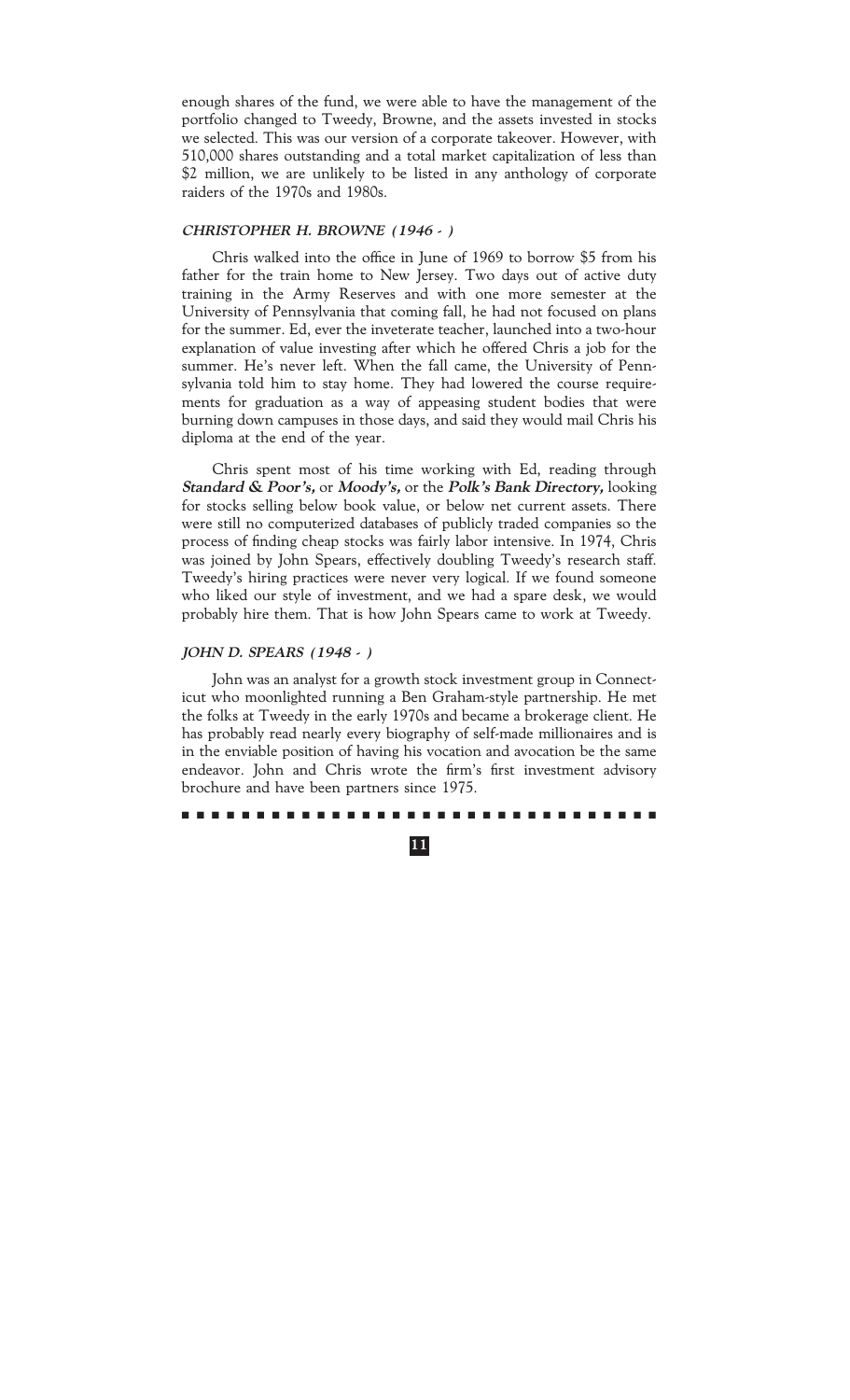### **JAMES M. CLARK, JR. (1938 - )**

Jim walked into the office one day in August of 1976 with an idea for taking over a closed-end fund somewhat like The Cambridge Fund. He had been in the investment business at Whitney Communication Corporation before returning to school to study architecture. He soon tired of that profession and longed to be back in the investment business. As conversations progressed, Jim came to work at Tweedy in 1976, and a sister partnership to TBK Partners, Viridian Investments, was created for clients of Jim. Viridian eventually merged with TBK, and Jim has been a partner since 1983. In the early 1980s, we made highly profitable investments in several media companies, and it was Jim's experience at Whitney Communication Corporation which taught us how to value radio and television stations and newspapers.

### **WILLIAM H. BROWNE (1944 - )**

Will was the last of the current partners to arrive. In 1977, Howard announced his intention to retire and Will was brought on board initially to oversee the trading and brokerage side of the business, despite his training as a securities analyst. Prior to joining the firm, Will would spend lunch hours at Tweedy, Browne talking about the stocks no one would buy at the firm where he worked. (These stocks usually made a lot of sense to us.) Clearly, his conversion had occurred long before he joined the church, so to speak. He gradually extricated himself from the day-today aspects of trading and put his experience to better use as an analyst. Will became a partner in 1983.

In 75 years, we have had only nine general partners. Six are still living and four are still active at the firm. We are pleased to say that our two retired partners, Tom and Ed, have entrusted us to manage a significant portion of their assets. In an industry where most people believe success is based on finding a guru who can predict the vagaries of the stock market or individual stocks, at Tweedy, we like to think success in investing can be taught and passed down. We strongly believe that good investment results require continuity and the adherence to sound investment principles. We think that after seventy-five years of doing the same thing, we are unlikely to change now.

 $\bullet$ 

..........................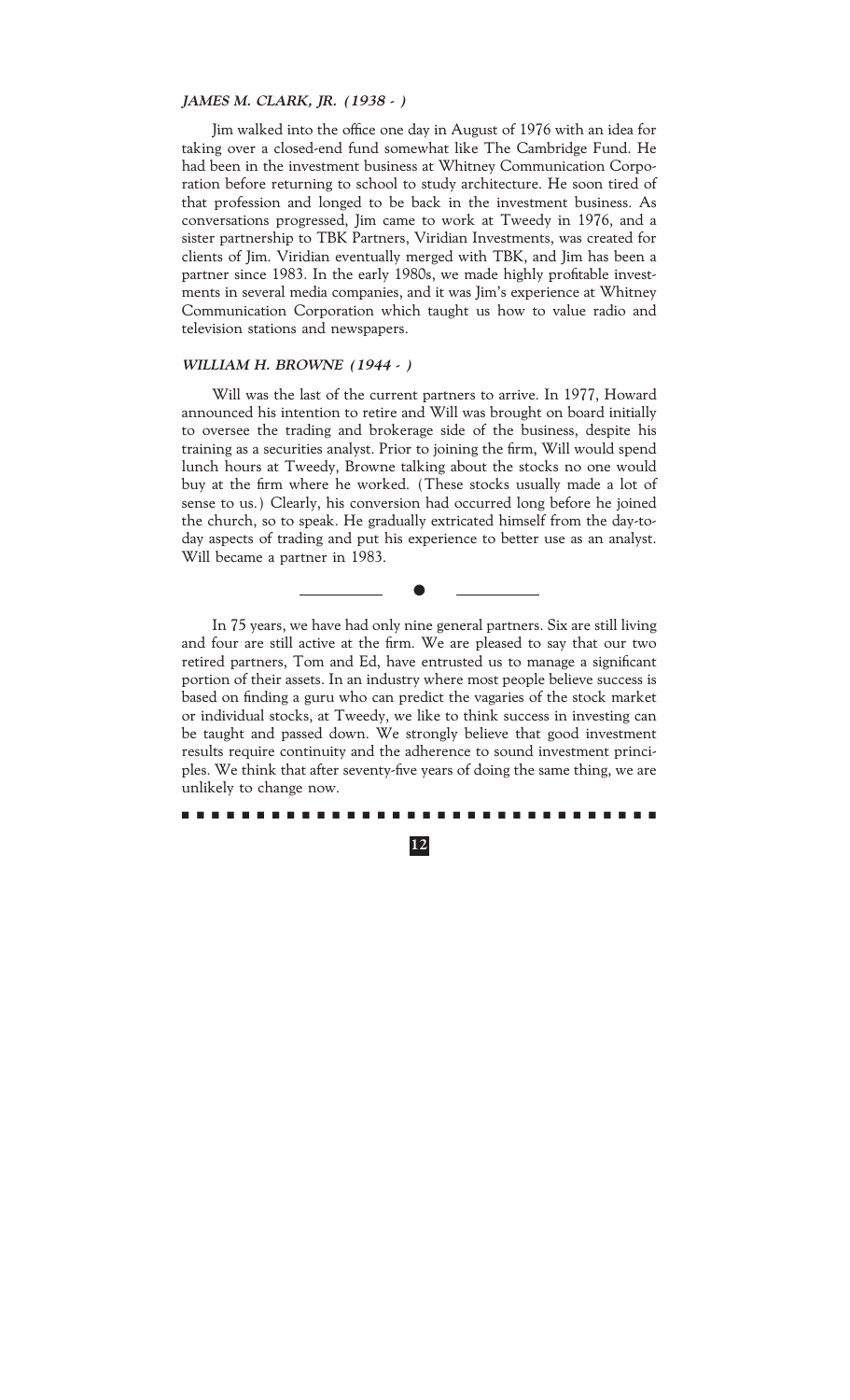The investment approach has not changed much over the years, although certain aspects of the process have become easier. Rather than leafing through every page of *Standard & Poor's*, we now have databases we can load into a computer and see the financial information on more than 17,000 companies worldwide. We can run screens of these companies, ranking them according to any value measurement we choose, and thus focus our efforts on individual companies that may hold investment potential. Our investment criteria remain the same, only our research has become more efficient.

Today, thirty people work at Tweedy. Many, such as Frank Dulmovitz, Arlene Albert and Geri Rosenberger, have been here for more than fifteen years and are well known to many of our clients. We, the partners, would rather do investment research and manage money than manage people. In an industry where some of the oldest firms on Wall Street have disappeared over the years, Tweedy, Browne is alive and well. And, we expect to be here on our 100th anniversary, in 2020.

Sincerely,

Christopher H. Browne William H. Browne James M. Clark, Jr. John D. Spears

General Partners TWEEDY, BROWNE COMPANY L.P. Investment Adviser to the Fund

April 21, 1995

**13**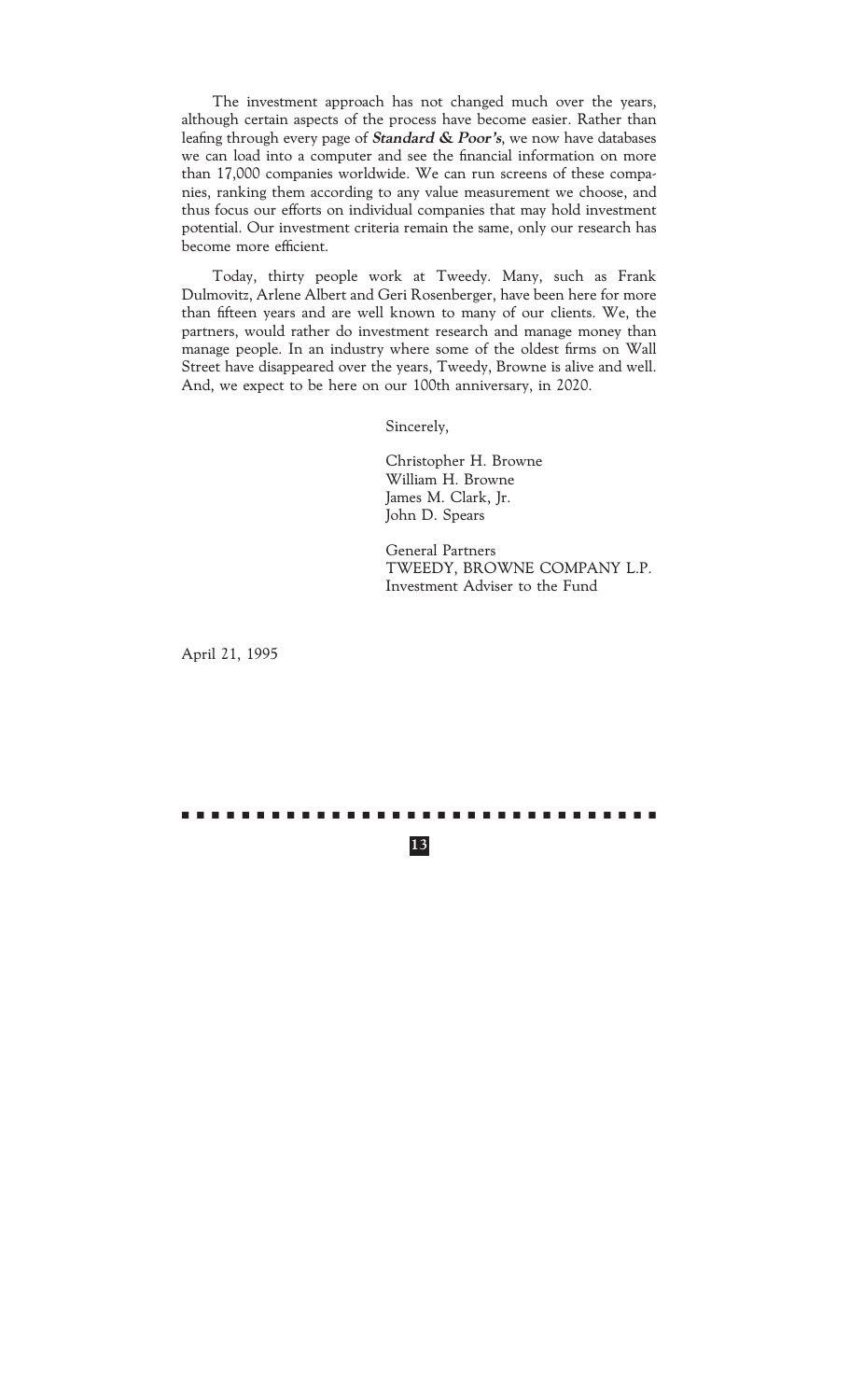### *Portfolio Highlights*

March 31, 1995



*The S&P 500 is an index composed of 500 widely held common stocks listed on the New York Stock Exchange, American Stock Exchange and over-the-counter market including the reinvestment of dividends.*

*Index information is available at month end only; therefore, the closest month end to inception date of the Fund, November 30, 1993, has been used.*

| AVERAGE ANNUAL TOTAL RETURN*               |        |                     |  |
|--------------------------------------------|--------|---------------------|--|
|                                            | Actual | Without<br>Waivers* |  |
| Inception $(12/8/93)$<br>through $3/31/95$ | 5.89%  | 5.56%               |  |
| Year Ended 3/31/95                         | 11.02% | 10.80%              |  |

**AVERAGE ANNUAL TOTAL RETURN\*** *The Fund had an aggregate total return of 7.80%\* (7.34%\* without fee waivers)* **Without** *for the period from inception* **Actual Waivers\*\*** *(December 8, 1993) through March 31, 1995. The Fund's benchmark index, the* S&P 500, had an aggregate total return for the period November 30, 1993 *through March 31, 1995 of 12.52%\*.* 

*Note: The performance shown represents past performance and is not a guarantee of future results. A Fund's share price and investment return will vary with market conditions, and the principal value of shares, when redeemed, may be more or less than original cost.*

\* Assumes the reinvestment of all dividends and distributions.

\*\* See Note 2 to Financial Statements.

mmmmmmmmmmmmmmmmmmmmmmmmmmmmmmmm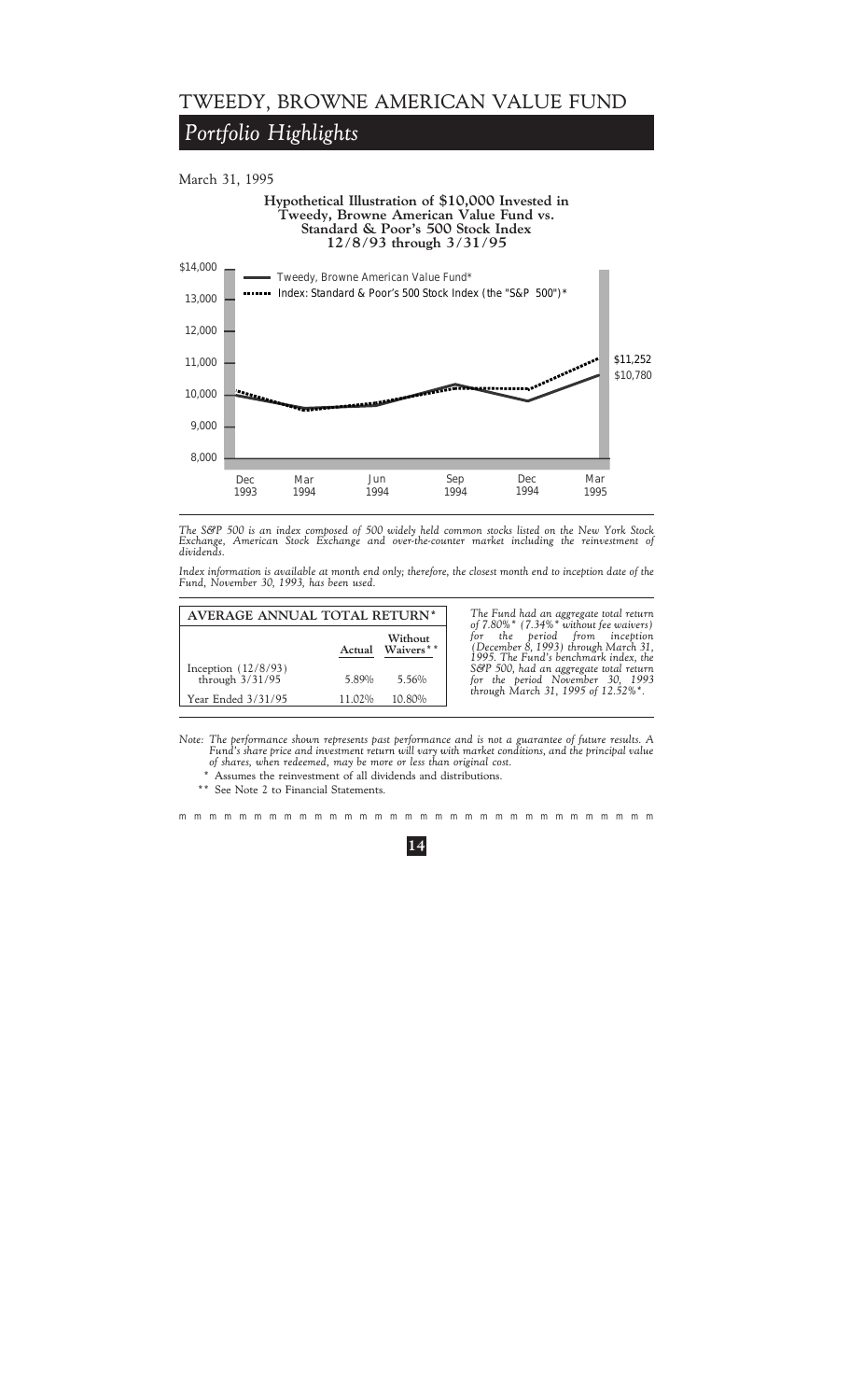## *Portfolio Highlights*

March 31, 1995

In accordance with rules and guidelines set out by the Securities and Exchange Commission, we have provided a comparison of the historical investment results of Tweedy, Browne American Value Fund to the historical investment results of an index, the Standard & Poor's 500 Stock Index (the "S&P 500"), which in large measure represents the investments results of stocks that we do not own. Any portfolio which does not own exactly the same stocks in exactly the same proportions as the index to which the particular portfolio is being compared is not likely to have the same results as the index. The investment behavior of a diversified portfolio of undervalued stocks tends to be correlated to the investment behavior of a broad index; i.e., when the index is up, probably more than one-half of the stocks in the entire universe of public companies in all the countries that are included in the same index will be up, albeit, in greater or lesser percentages than the index. Similarly, when the index declines, probably most of the stocks in the entire universe of public companies in all countries that are included in the index will be down in greater or lesser percentages than the index. But it is almost a mathematical truth that "different stocks equals different results."

Favorable or unfavorable historical investment results in comparison to an index are not necessarily predictive of future comparative investment results. In *Are Short-Term Performance and Value Investing Mutually Exclusive? The Hare and the Tortoise Revisited* (an article in the Spring 1986 issue of Columbia University's Hermes magazine), V. Eugene Shahan analyzed the investment records of seven investment managers with exceptional long-term track records. This sample of investment managers had investment results which exceeded either the Dow Jones Industrial Average (the "DJIA") or S&P 500 by between 7.7% and 16.5% per year over periods ranging from 13 years to 28.25 years. None of the seven managers outperformed the S&P 500 each year. Six of the seven investment managers underperformed either the DJIA or the S&P 500 from between 28.3% to 42.1% of the years covered. In

#### ..........................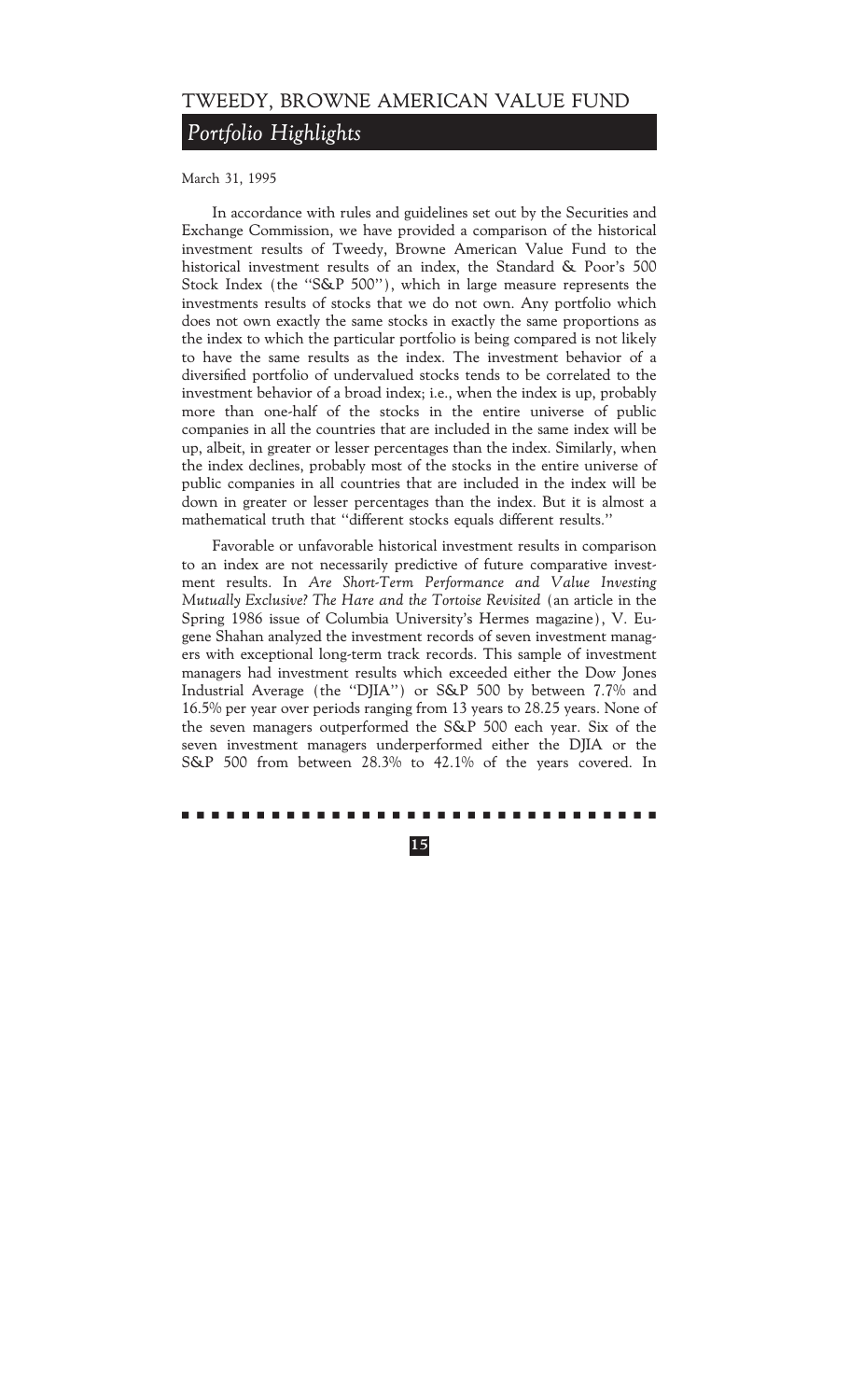## *Portfolio Highlights*

March 31, 1995

examining the seven long-term investment records, unfavorable investment results as compared to the Index did not predict the future favorable comparative investment results which occurred, and favorable investment results in comparison to the DJIA or the S&P 500 were not always followed by future favorable comparative results. Stretches of consecutive annual underperformance ranged from one to six years. Mr. Shahan concluded ""Unfortunately, there is no way to distinguish between a poor three-year stretch for a manager who will do well over 15 years, from a poor three-year stretch for a manager who will continue to do poorly. Nor is there any reason to believe that a manager who does well from the outset cannot continue to do well, and consistently.''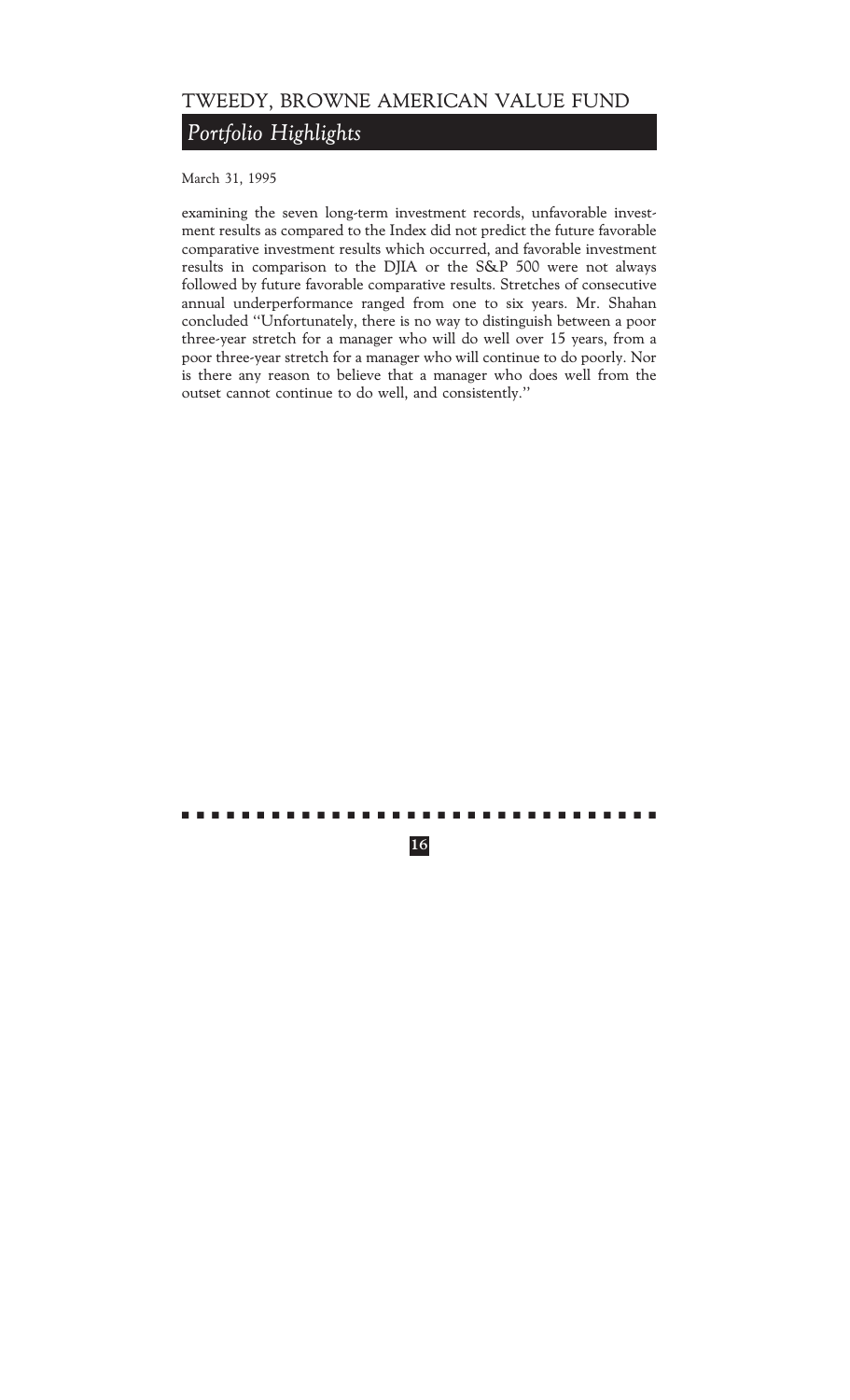## *Portfolio of Investments*

### March 31, 1995

| <b>Shares</b>                                                                                                                                                                                                                   | Market<br>Value<br>(Note 1)                                                                                                                |
|---------------------------------------------------------------------------------------------------------------------------------------------------------------------------------------------------------------------------------|--------------------------------------------------------------------------------------------------------------------------------------------|
| COMMON STOCKS-88.1%<br>Consumer Non-Durables-21.1%<br>32,400<br>Fuji Photo Film Company, Ltd., ADR<br>17,500<br>21,100<br>33,243<br>8,900<br>37,010<br>24,820<br>36,259<br>22,600<br>14,500                                     | \$<br>947,700<br>818,125<br>793,570<br>1,121,951<br>1,382,256<br>1,792,671<br>1,619,505<br>1,260,000<br>805,125<br>1,903,125<br>12,444,028 |
| Banking $-17.5\%$<br>50,780<br>50,980<br>59,100<br>30,000<br>24,700<br>72,000<br>25,360<br>4,300<br>600                                                                                                                         | 1,599,570<br>1,816,162<br>1,625,250<br>1,503,750<br>901,550<br>1,755,000<br>859,070<br>119,862<br>93,825<br>10,274,039                     |
| Financial Services—13.9%<br>71,830<br>17,500<br>2,000<br>32,170<br>Federal Home Loan Mortgage Corporation<br>25,400<br>3,300<br>HPSC Inc.<br>14,000<br>99,150<br>34,900<br>Lomas Financial Corporation, New†<br>6,300<br>16,100 | 2,505,070<br>25,430<br>130,000<br>1,946,285<br>1,104,900<br>16,500<br>56,000<br>1,784,700<br>65,436<br>38,587<br>523,250<br>8,196,158      |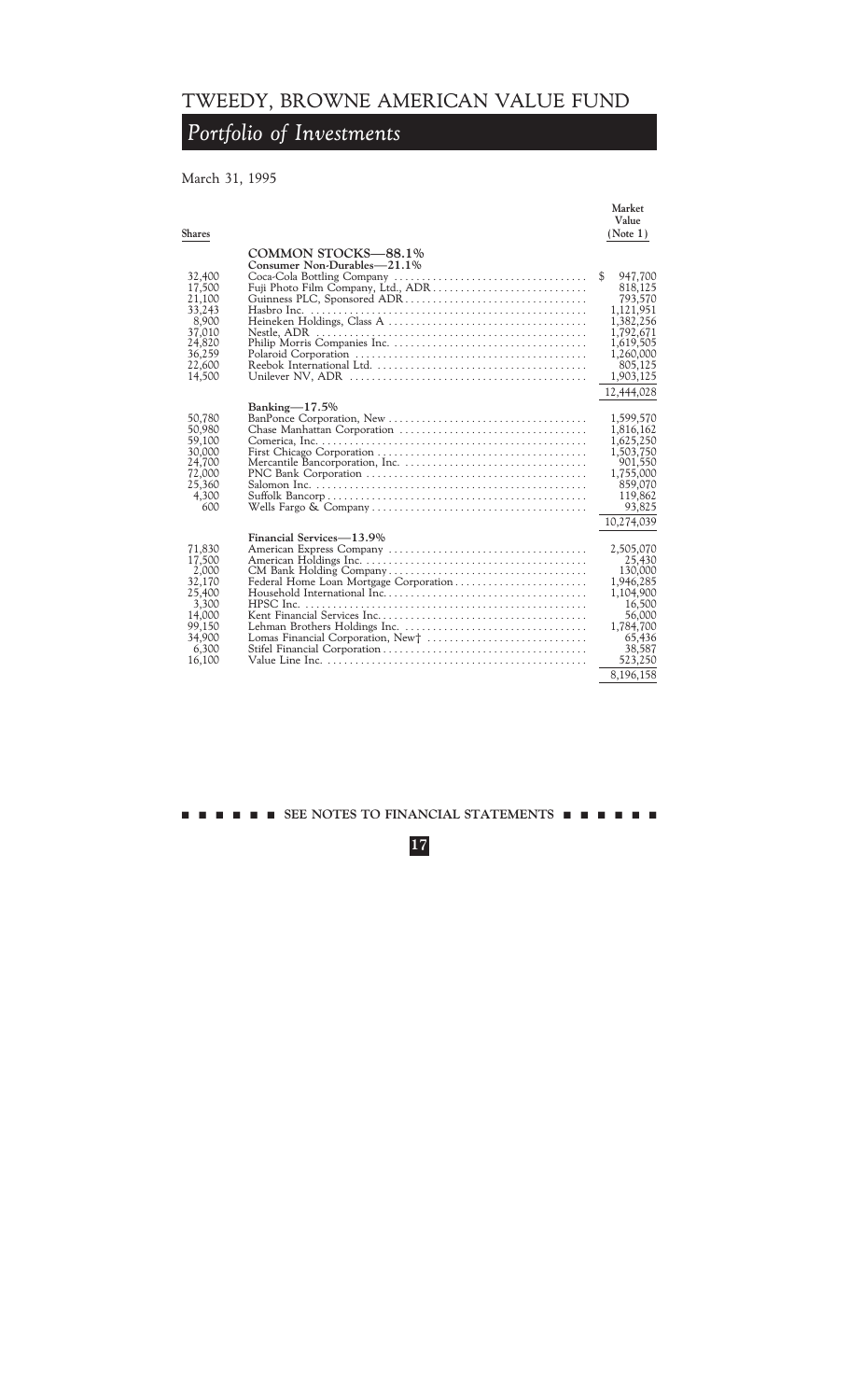## *Portfolio of Investments*

### March 31, 1995

| Shares           |                                              | Market<br>Value<br>(Note 1) |
|------------------|----------------------------------------------|-----------------------------|
|                  |                                              |                             |
|                  | <b>COMMON STOCKS</b>                         |                             |
|                  | Insurance $-12.2\%$                          | \$                          |
| 15,000<br>25,000 | American Indemnity Financial Corporation     | 94,687<br>300,000           |
| 31,725           | American National Insurance Company          | 1,729,012                   |
| 5,375            |                                              | 77,264                      |
| 39,900           |                                              | 498.750                     |
| 10,300           | Kansas City Life Insurance Company           | 473,800                     |
| 6,000            | Laurentian Capital Corporation, New†         | 67,500                      |
| 14,900           |                                              | 216,050                     |
| 31,300           | National Western Life Insurance Company      | 1,087,675                   |
| 24,500           | Provident Life and Accident Company, Class B | 554,312                     |
| 17,500           |                                              | 321,562                     |
| 14,145           |                                              | 480,930                     |
| 45,000           |                                              | 360,000                     |
| 9.000            | Security-Connecticut Corporation             | 223,874                     |
| 17,800           |                                              | 678,625                     |
|                  |                                              | 7,164,041                   |
|                  | $Retail - 7.7\%$                             |                             |
| 48,500           |                                              | 248,563                     |
| 1,000            |                                              | 87,500                      |
| 42,235           | Great Atlantic & Pacific Tea Company         | 955,567                     |
| 88,700           |                                              | 288,275                     |
| 43,200           |                                              | 594,000                     |
| 25,900           |                                              | 174,825                     |
| 9,700            |                                              | 432,863                     |
| 25,400           |                                              | 1,139,825                   |
| 62,500           |                                              | 449,219                     |
| 21,000           | Village Super Market Inc., Class A           | 152,250                     |
|                  |                                              | 4,522,887                   |
|                  | Pharmaceuticals-2.8%                         |                             |
| 16,706           |                                              | 994,007                     |
| 17,000           |                                              | 637,500                     |
|                  |                                              | 1,631,507                   |
|                  |                                              |                             |
|                  | Technology-1.9%                              |                             |
| 28,800           |                                              | 1,090,800                   |
| 11,600           |                                              | 43,500                      |
|                  |                                              | 1,134,300                   |
|                  | Engineering and Construction—1.8%            |                             |
| 6,500            | Atkinson (Guy F.) Company California†        | 49,563                      |
| 15,000           |                                              | 122,813                     |
| 4,000            |                                              | 30,000                      |
| 5,900            | Oriole Homes Corporation, Class B            | 43,513                      |
| 129,600          |                                              | 842,400                     |
|                  |                                              | 1,088,289                   |
|                  |                                              |                             |
|                  |                                              |                             |

### **18**

 $\blacksquare$  SEE NOTES TO FINANCIAL STATEMENTS  $\blacksquare$   $\blacksquare$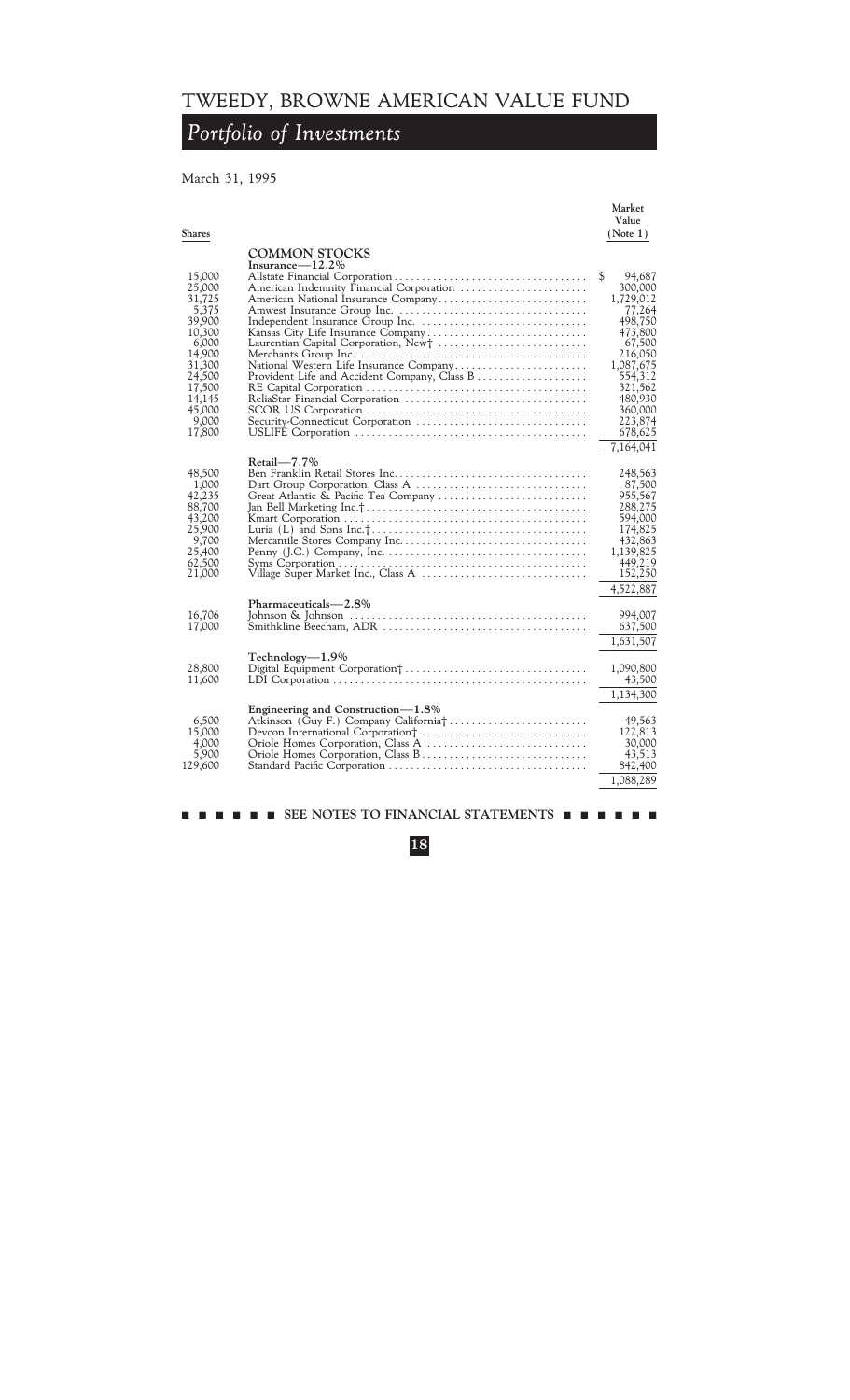## *Portfolio of Investments*

### March 31, 1995

| Shares                                        |                                                                                                                                                                                    | Market<br>Value<br>(Note 1)                              |
|-----------------------------------------------|------------------------------------------------------------------------------------------------------------------------------------------------------------------------------------|----------------------------------------------------------|
|                                               | <b>COMMON STOCKS</b>                                                                                                                                                               |                                                          |
| 55,100<br>19,700<br>3,200<br>19,700<br>41,300 | Real Estate-1.6%<br>American Real Estate Partners Ltd.<br>Arizona Land Income Corporation, Class A                                                                                 | \$<br>433,913<br>100,963<br>20,000<br>216,700<br>191,012 |
|                                               |                                                                                                                                                                                    | 962,588                                                  |
| 121,800                                       | Health Care-1.6%                                                                                                                                                                   | 943,950                                                  |
| 5,235<br>27,000<br>11,000                     | Basic Industries - 0.9%<br>Monarch Machine Tool Company                                                                                                                            | 115,170<br>259,875<br>144,375<br>519,420                 |
| 9,400                                         | Paper $-0.7\%$                                                                                                                                                                     | 406,550                                                  |
| 31,100<br>12,500                              | Business Services—0.6%                                                                                                                                                             | 268,236<br>48,437<br>316,673                             |
| 14,000<br>42,000                              | Metals and Metal Products-0.5%                                                                                                                                                     | 9,520<br>288,750<br>298,270                              |
| 7,500<br>30,000                               | Leisure and Entertainment-0.4%<br>Savoy Pictures Entertainment Inc.†                                                                                                               | 9,375<br>240,000                                         |
| 30,000                                        | Printing and Publishing-0.3%                                                                                                                                                       | 249,375<br>183,750                                       |
| 11,200<br>15,000                              | Telecommunications-0.3%<br>Falcon Cable Systems Company Ltd<br>TCI International Inc. $\ldots \ldots \ldots \ldots \ldots \ldots \ldots \ldots \ldots \ldots \ldots \ldots \ldots$ | 91,000<br>79,686                                         |
|                                               |                                                                                                                                                                                    | 170,686                                                  |
| 13,200                                        | Oil and $Gas-0.2\%$                                                                                                                                                                | 103,950                                                  |
|                                               |                                                                                                                                                                                    |                                                          |

### $\blacksquare$  SEE NOTES TO FINANCIAL STATEMENTS  $\blacksquare$   $\blacksquare$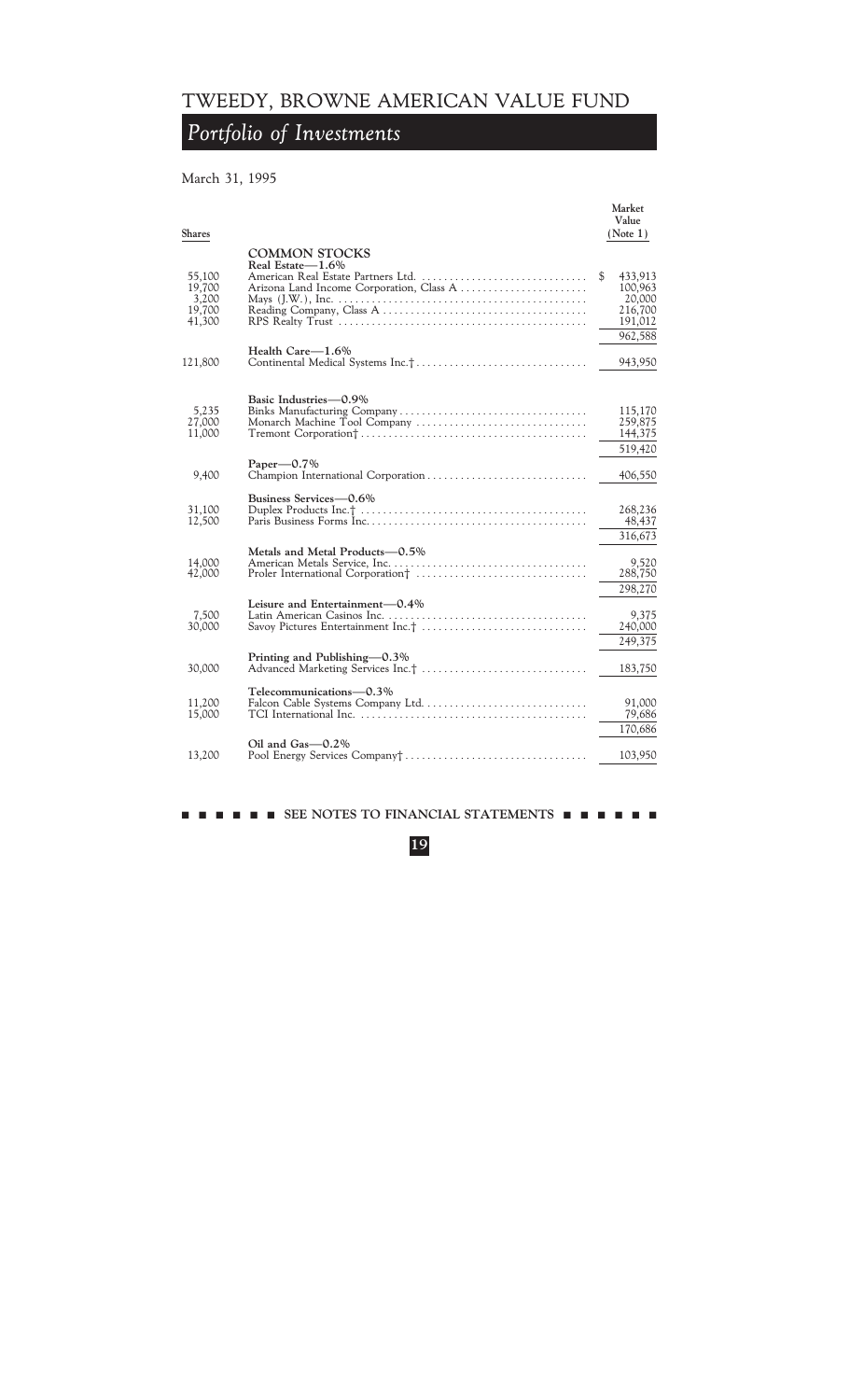## *Portfolio of Investments*

### March 31, 1995

| <b>Shares</b>                                                 |                                                                                                                                                                                           | Market<br>Value<br>(Note 1)                                                       |
|---------------------------------------------------------------|-------------------------------------------------------------------------------------------------------------------------------------------------------------------------------------------|-----------------------------------------------------------------------------------|
|                                                               | <b>COMMON STOCKS</b>                                                                                                                                                                      |                                                                                   |
| 2,930                                                         | Freight $-0.0\%$                                                                                                                                                                          | \$<br>29,300                                                                      |
| 5,000<br>20,500<br>1,000<br>238,800<br>4.080<br>800<br>10,800 | Other $-2.1\%$                                                                                                                                                                            | 88,750<br>82,000<br>174,000<br>776,100<br>56,610<br>10,100<br>21,611<br>1,209,171 |
|                                                               | <b>TOTAL COMMON STOCKS</b>                                                                                                                                                                | 51,848,932                                                                        |
| 1,400<br>Face                                                 | PREFERRED STOCK-0.0%<br>(Cost \$16,100)                                                                                                                                                   | 19,250                                                                            |
| Value                                                         |                                                                                                                                                                                           |                                                                                   |
| \$8,470,000                                                   | REPURCHASE AGREEMENT—14.4%<br>(Cost \$8,470,000)<br>Agreement with UBS Securities, Inc., 6.150%, dated 3/31/95 to be<br>repurchased at \$8,474,341 on 4/3/95, collaterized by \$8,505,000 | 8,470,000                                                                         |
|                                                               | OTHER ASSETS AND LIABILITIES (Net)<br>(2.5)                                                                                                                                               | 60,338,182<br>(1,482,150)                                                         |
|                                                               | 100.0%                                                                                                                                                                                    | \$58,856,032                                                                      |
| Abbreviation:                                                 | * Aggregate cost for Federal tax purposes.<br>† Non-income producing security.<br>ADR - American Depositary Receipt                                                                       |                                                                                   |
| Contracts                                                     | Contract<br>Value<br>Date                                                                                                                                                                 |                                                                                   |
|                                                               | FORWARD EXCHANGE CONTRACTS TO SELL                                                                                                                                                        |                                                                                   |
| 888,787                                                       | (Contract Amount \$515,000)<br>Netherlands Guilder<br>9/15/95                                                                                                                             | 579,242                                                                           |

 $\blacksquare$  SEE NOTES TO FINANCIAL STATEMENTS  $\blacksquare$   $\blacksquare$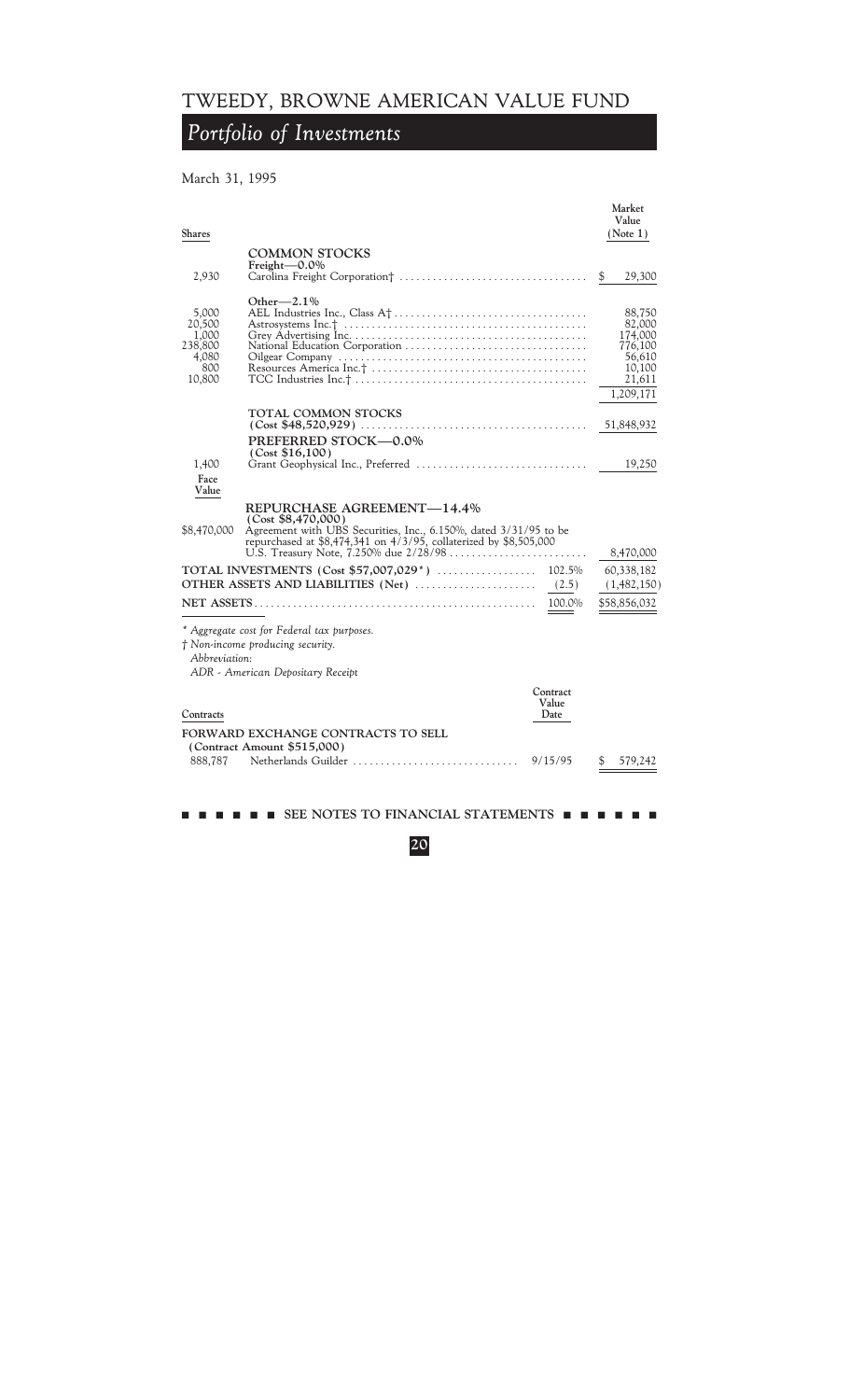## *Statement of Assets and Liabilities*

### March 31, 1995

### **ASSETS** Investments, at value (Cost \$57,007,029) (Note 1)

| See accompanying schedule:<br>Investment securities<br>Repurchase agreement                                                                                                                                                                         | \$51,868,182<br>8,470,000                                       | \$60,338,182                                 |
|-----------------------------------------------------------------------------------------------------------------------------------------------------------------------------------------------------------------------------------------------------|-----------------------------------------------------------------|----------------------------------------------|
| Dividends and interest receivable<br>Unamortized organization costs (Note 5)                                                                                                                                                                        |                                                                 | 5,546<br>426,511<br>132,075<br>71,388<br>544 |
|                                                                                                                                                                                                                                                     |                                                                 | 60,974,246                                   |
| LIABILITIES                                                                                                                                                                                                                                         |                                                                 |                                              |
| Payable for investment securities purchased<br>Net unrealized depreciation of forward exchange contracts                                                                                                                                            | 1,916,275                                                       |                                              |
| Investment advisory fee payable (Note 2)<br>Administration fee payable (Note 2)<br>Transfer agent fees payable (Note 2)<br>Payable for Fund shares redeemed<br>Accrued Directors' fees and expenses (Note 2)<br>Accrued expenses and other payables | 64,242<br>62,348<br>14,370<br>4,782<br>4,777<br>1,500<br>49,920 |                                              |
|                                                                                                                                                                                                                                                     |                                                                 | 2,118,214                                    |
|                                                                                                                                                                                                                                                     |                                                                 | \$58,856,032                                 |
| NET ASSETS consist of                                                                                                                                                                                                                               |                                                                 |                                              |
| Undistributed net investment income<br>Accumulated net realized loss on securities, forward exchange                                                                                                                                                |                                                                 | \$<br>164,675                                |
| contracts and foreign currencies<br>Net unrealized appreciation of securities, forward exchange                                                                                                                                                     |                                                                 | (54, 137)                                    |
| contracts, foreign currencies and net other assets                                                                                                                                                                                                  |                                                                 | 3,267,425<br>550                             |
|                                                                                                                                                                                                                                                     |                                                                 | 55,477,519                                   |
|                                                                                                                                                                                                                                                     |                                                                 | \$58,856,032                                 |
| NET ASSET VALUE, offering price and redemption price per share<br>$($58,856,032 \div 5,496,084$ shares of common stock outstanding)$ .                                                                                                              |                                                                 | \$10.71                                      |

mmmmmm **SEE NOTES TO FINANCIAL STATEMENTS** mmmmmm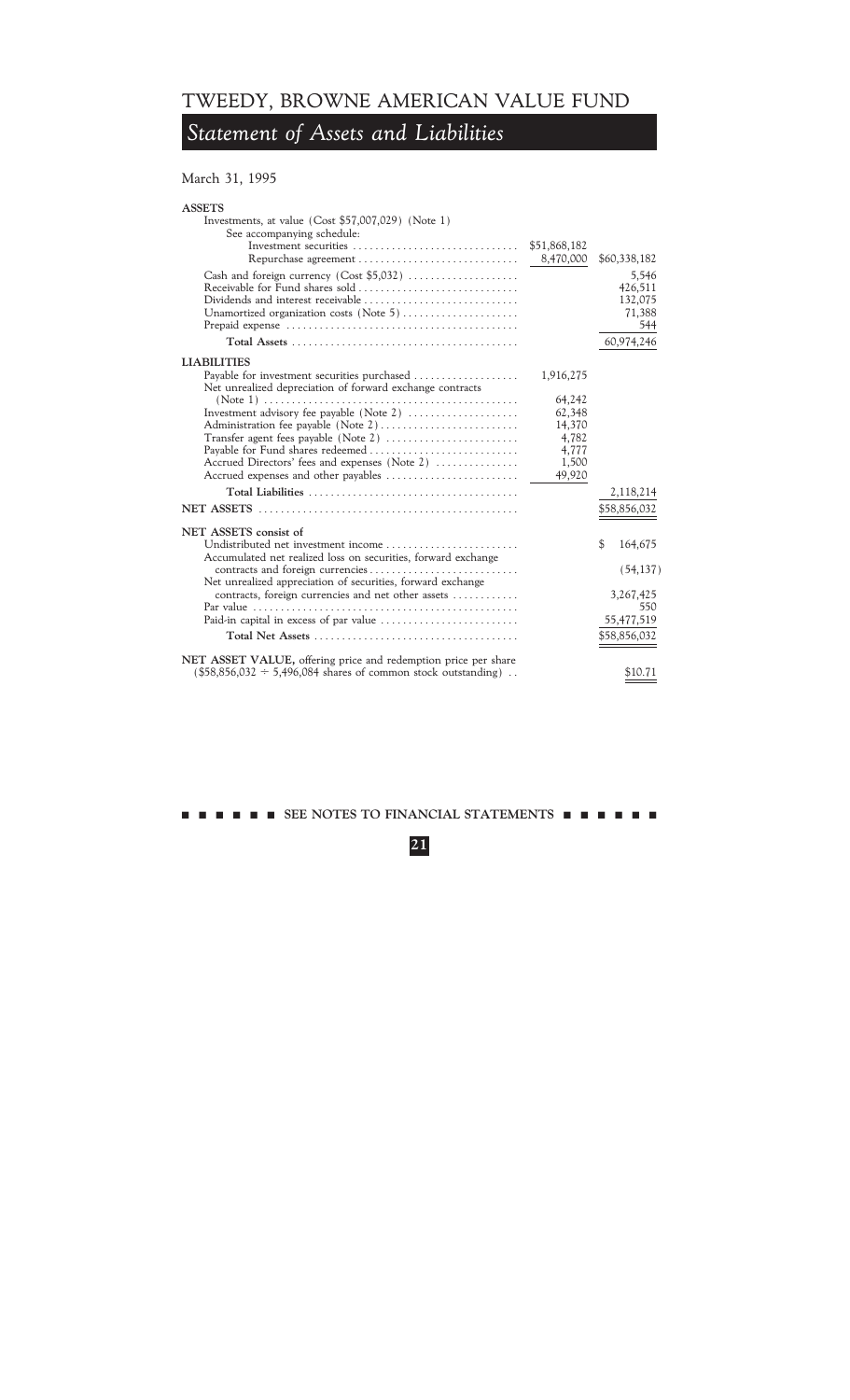### *Statement of Operations*

For the year ended March 31, 1995 **INVESTMENT INCOME** Dividends (net of foreign withholding taxes of  $$8,846)$  ...........................\$ 618,570 Interest ÏÏÏÏÏÏÏÏÏÏÏÏÏÏÏÏÏÏÏÏÏÏÏÏÏÏÏÏÏÏÏÏÏÏÏÏÏÏÏÏÏÏÏÏÏÏÏÏÏÏÏÏÏÏÏÏÏÏÏ 295,572 **Total Investment Income** ÏÏÏÏÏÏÏÏÏÏÏÏÏÏÏÏÏÏÏÏÏÏÏÏÏÏÏÏÏÏÏÏÏÏÏÏÏÏ 914,142 **EXPENSES** Investment advisory fee (Note 2)  $\ldots$   $\ldots$   $\ldots$   $\ldots$  \$382,780 Administration fee (Note 2) ÏÏÏÏÏÏÏÏÏÏÏÏÏÏÏÏÏÏÏÏÏÏÏÏÏÏÏÏÏÏÏ 69,921 Registration and filing fees  $\dots \dots \dots \dots \dots \dots \dots \dots$  46,731 Transfer agent fees (Note 2)ÏÏÏÏÏÏÏÏÏÏÏÏÏÏÏÏÏÏÏÏÏÏÏÏÏÏÏÏÏÏÏ 28,089 Legal and audit feesÏÏÏÏÏÏÏÏÏÏÏÏÏÏÏÏÏÏÏÏÏÏÏÏÏÏÏÏÏÏÏÏÏÏÏÏÏÏÏ 22,759 Amortization of organization costs (Note 5)ÏÏÏÏÏÏÏÏÏÏÏÏÏÏÏÏÏÏ 20,389 Directors' fees and expenses (Note 2)ÏÏÏÏÏÏÏÏÏÏÏÏÏÏÏÏÏÏÏÏÏÏÏ 4,723 Other ÏÏÏÏÏÏÏÏÏÏÏÏÏÏÏÏÏÏÏÏÏÏÏÏÏÏÏÏÏÏÏÏÏÏÏÏÏÏÏÏÏÏÏÏÏÏÏÏÏÏ 17,713 Waiver of fees by investment adviser (Note 2)  $\dots$  $\dots$  $\dots$  (61,245) **Total expenses** ÏÏÏÏÏÏÏÏÏÏÏÏÏÏÏÏÏÏÏÏÏÏÏÏÏÏÏÏÏÏÏÏÏÏÏÏÏÏÏÏÏÏÏÏÏÏÏÏ 531,860 **NET INVESTMENT INCOME** ÏÏÏÏÏÏÏÏÏÏÏÏÏÏÏÏÏÏÏÏÏÏÏÏÏÏÏÏÏÏÏÏÏÏÏÏÏÏÏÏ 382,282 **REALIZED AND UNREALIZED GAIN (LOSS) ON INVESTMENTS** (Notes 1 and 3) Net realized gain (loss) on: Securities  $\ldots \ldots \ldots \ldots \ldots \ldots \ldots \ldots \ldots \ldots$  (54,137) Forward exchange contracts  $\ldots \ldots \ldots \ldots \ldots \ldots \ldots$  (4,047) Foreign currenciesÏÏÏÏÏÏÏÏÏÏÏÏÏÏÏÏÏÏÏÏÏÏÏÏÏÏÏÏÏÏÏÏÏÏÏÏÏÏÏÏÏÏÏÏÏÏ 3,571 Net realized loss on investments during the year  $\dots$  $\dots$  $\dots$  $\dots$  $\dots$  (54,613) Net change in unrealized appreciation (depreciation) of: Securities ÏÏÏÏÏÏÏÏÏÏÏÏÏÏÏÏÏÏÏÏÏÏÏÏÏÏÏÏÏÏÏÏÏÏÏÏÏÏÏÏÏÏÏÏÏÏÏÏÏÏÏÏÏ 3,872,801 Forward exchange contracts  $\ldots \ldots \ldots \ldots \ldots \ldots \ldots$  (64,242) Foreign currencies and net other assets  $\dots$  $\dots$  $\dots$  $\dots$  $\dots$ Net unrealized appreciation of investments during the year  $\dots$  $3,809,073$ **NET REALIZED AND UNREALIZED GAIN ON INVESTMENTS ....... 3,754,460 NET INCREASE IN NET ASSETS RESULTING FROM OPERATIONS . . \$4,136,742**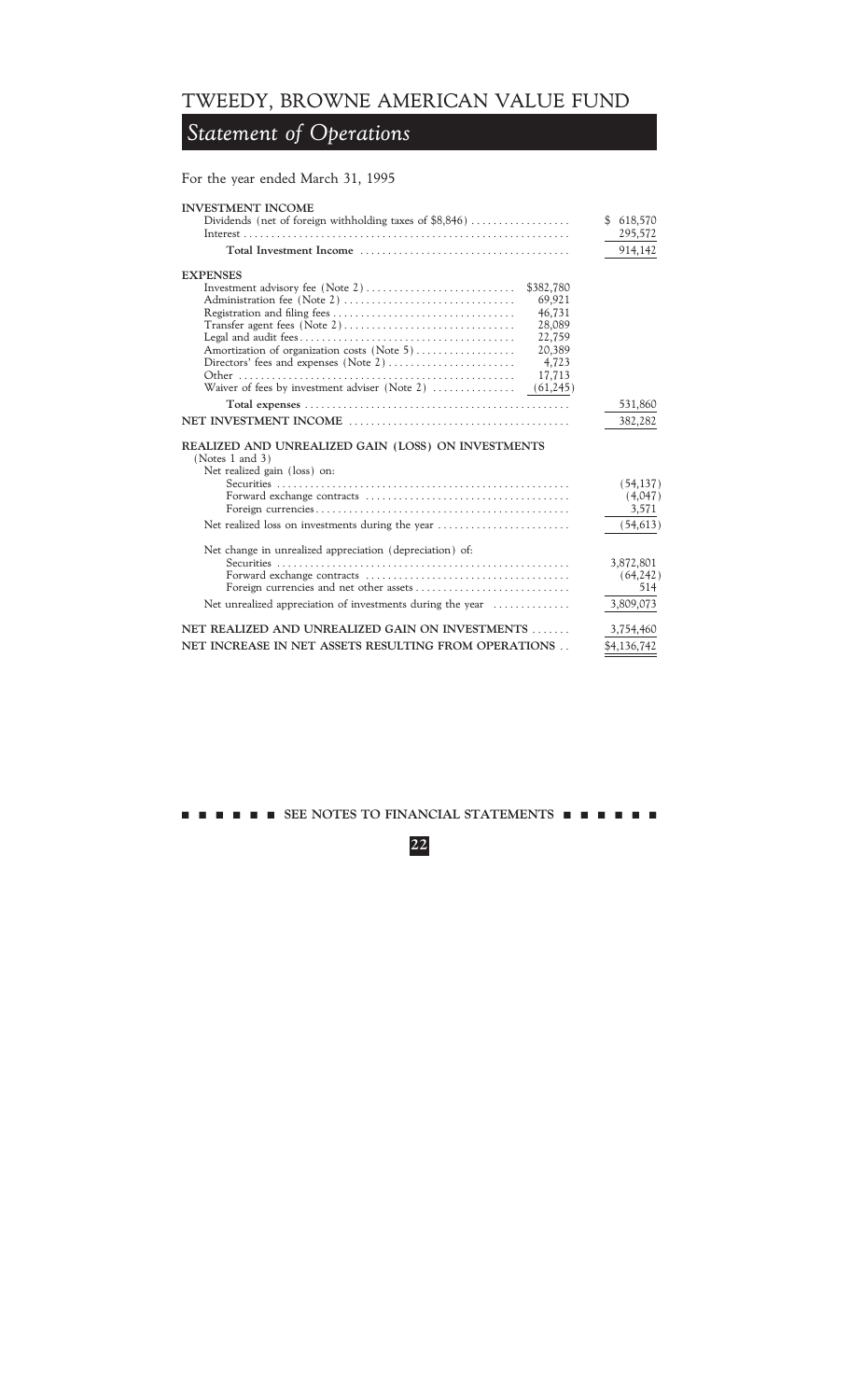# *Statement of Changes in Net Assets*

|                                                                                                                                              | Year<br>Ended<br>3/31/95 | Period<br>Ended<br>$3/31/94*$ |
|----------------------------------------------------------------------------------------------------------------------------------------------|--------------------------|-------------------------------|
|                                                                                                                                              | \$.<br>382,282           | 19,131<br>\$.                 |
| Net realized loss on securities, forward exchange contracts and foreign<br>Net unrealized appreciation (depreciation) of securities, forward | (54, 613)                | (32)                          |
| exchange contracts, foreign currencies and net other assets during                                                                           | 3,809,073                | (541, 648)                    |
| Net increase (decrease) in net assets resulting from operations $\dots$ .                                                                    | 4,136,742                | (522, 549)                    |
| Distributions to shareholders from net investment income                                                                                     | (236, 230)               |                               |
| Net increase in net assets from Fund share transactions (Note 4) $\dots$                                                                     | 38,822,437               | 14, 135, 632                  |
|                                                                                                                                              | 42,722,949               | 13.613.083                    |
| <b>NET ASSETS:</b><br>Beginning of period $\ldots \ldots \ldots \ldots \ldots \ldots \ldots \ldots \ldots \ldots \ldots \ldots \ldots$       | 16,133,083               | 2,520,000                     |
| End of period (including undistributed net investment income of                                                                              | \$58,856,032             | \$16,133,083                  |

*\* The Fund commenced operations on December 8, 1993.*

 $\blacksquare$  SEE NOTES TO FINANCIAL STATEMENTS  $\blacksquare$   $\blacksquare$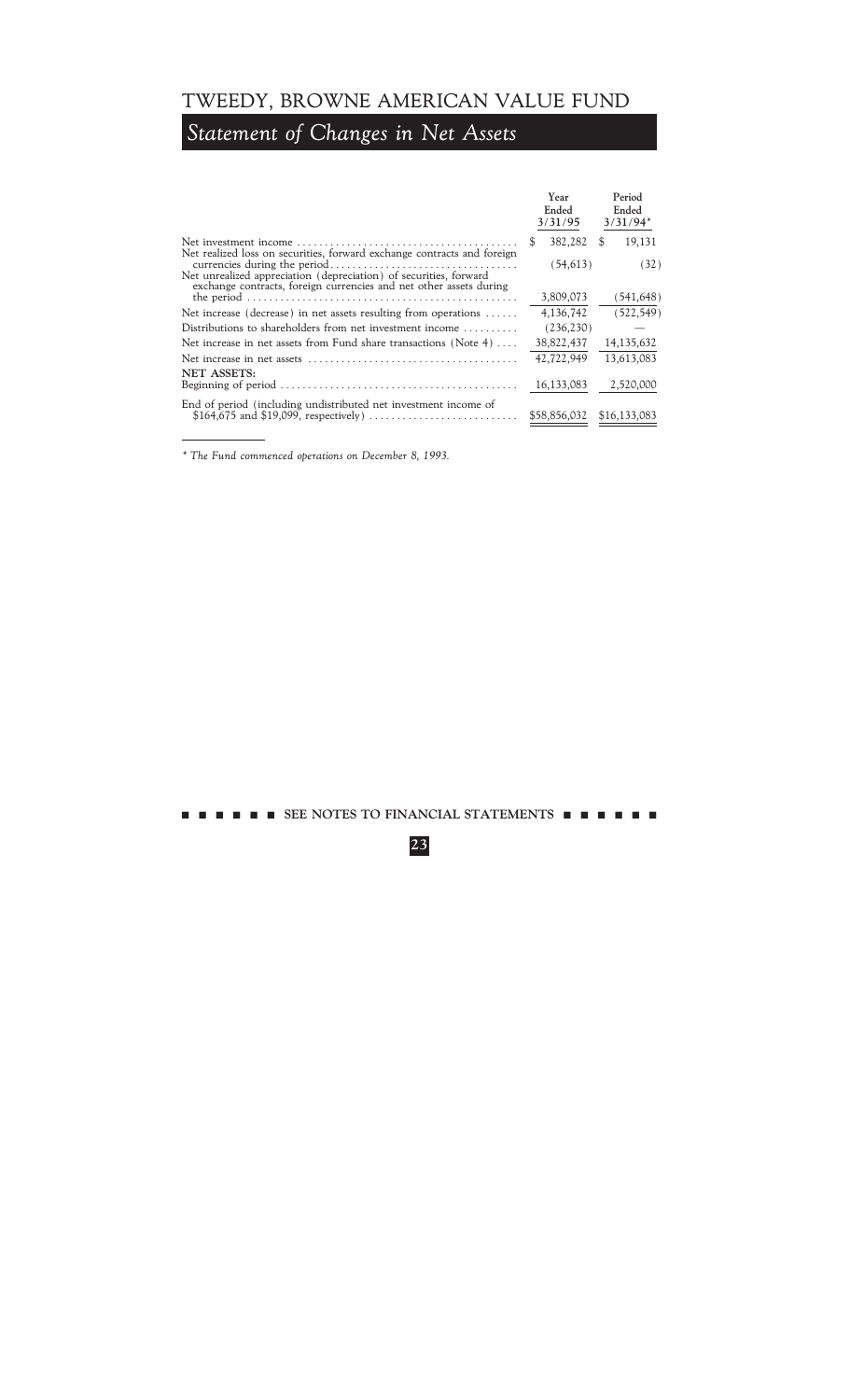## *Financial Highlights*

For a Fund share outstanding throughout each period.

|                                                                                                                                              | <b>Year</b><br>Ended<br>3/31/95(f) | Period<br>Ended<br>3/31/94(a)                 |
|----------------------------------------------------------------------------------------------------------------------------------------------|------------------------------------|-----------------------------------------------|
|                                                                                                                                              | 9.71                               | 10.00<br>S                                    |
| Income from investment operations:<br>Net realized and unrealized gain (loss) on investments                                                 | 0.13<br>0.93                       | 0.01<br>(0.30)                                |
|                                                                                                                                              | 1.06                               | (0.29)                                        |
| Distributions from net investment income                                                                                                     | (0.06)                             |                                               |
| Net asset value, end of period $\dots\dots\dots\dots\dots\dots\dots\dots\dots\dots\dots\dots$                                                | \$10.71                            | 9.71                                          |
| Total return(d) $\ldots \ldots \ldots \ldots \ldots \ldots \ldots \ldots \ldots \ldots \ldots \ldots \ldots$                                 | 11.02%                             | $(2.90)\%$                                    |
| Ratios/Supplemental Data:<br>Ratio of operating expenses to average net assets $(e)$<br>Ratio of net investment income to average net assets | \$58,856<br>1.74%<br>1.25%<br>4%   | \$16,133<br>$2.26\%$ (b)<br>0.64%(b)<br>$O\%$ |

*(a) The Fund commenced operations on December 8, 1993.*

*(c) Net investment income (loss) for a Fund share outstanding, before the waiver of fees by the investment adviser for the year ended March 31, 1995 and for the period ended March 31, 1994 was \$0.11 and \$(0.01), respectively.*

- *(d) Total return represents aggregate total return for the periods indicated.*
- *(e) Annualized expense ratios before the waiver of fees by the investment adviser for the year ended March 31, 1995 and for the period ended March 31, 1994 were 1.94% and 3.51%, respectively.*
- *(f) Per share amounts have been calculated using the monthly average share method, which more appropriately presents the per share data for the period since the use of the undistributed income method does not accord with results of operations.*

*<sup>(</sup>b) Annualized.*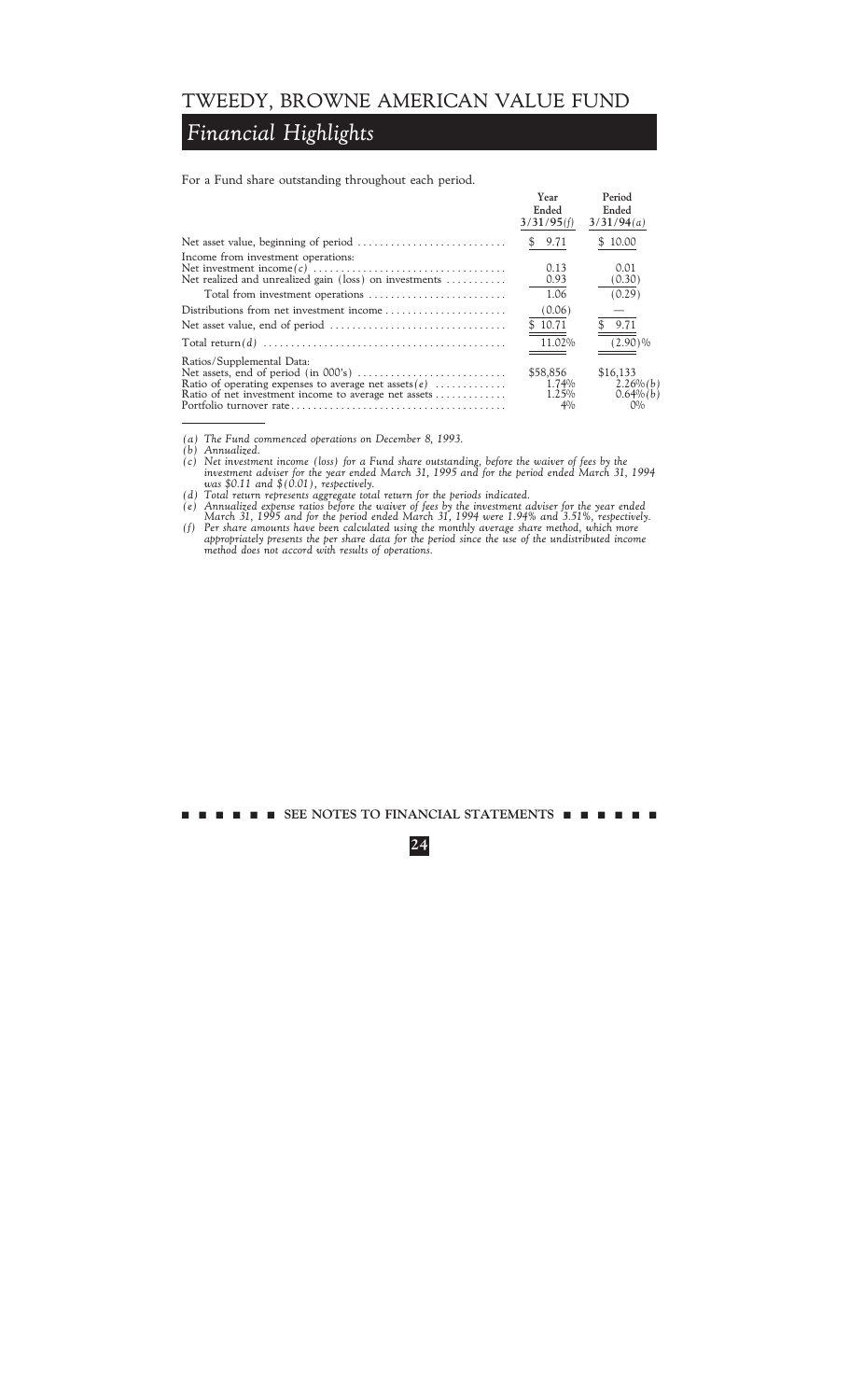## *Notes to Financial Statements*

### **1. Significant Accounting Policies**

Tweedy, Browne American Value Fund (formerly known as Tweedy, Browne Value Fund) (the "Fund") is a diversified series of Tweedy, Browne Fund Inc. (the "Company"). The Company is an open-end management investment company registered with the Securities and Exchange Commission under the Investment Company Act of 1940, as amended. The Company was organized as a Maryland corporation on January 28, 1993. The Fund commenced operations on December 8, 1993. The following is a summary of significant accounting policies consistently followed by the Fund in the preparation of its financial statements.

**Portfolio Valuation** Generally, the Fund's investments are valued at market value or, in the absence of market value with respect to any portfolio securities, at fair value as determined by or under the direction of the Company's Board of Directors. Portfolio securities that are traded primarily on a domestic exchange are valued at the last sale price on that exchange or, if there were no sales during the day, at the mean between the last ask price and the last bid price prior to the close of regular trading. Over-the-counter securities and securities listed or traded on certain foreign exchanges whose operations are similar to the United States (""U.S.'') over-the-counter market are valued at the mean between the current bid and ask prices. Portfolio securities that are traded primarily on foreign exchanges generally are valued at the preceding closing values of such securities on their respective exchanges, except that when an occurrence subsequent to the time that a value was so established is likely to have changed such value, then the fair value of those securities will be determined by consideration of other factors by or under the direction of the Company's Board of Directors. Short-term investments that mature in 60 days or less are valued at amortized cost.

**Repurchase Agreements** The Fund engages in repurchase agreement transactions. Under the terms of a typical repurchase agreement, the Fund takes possession of an underlying debt obligation subject to an obligation of the seller to repurchase, and the Fund to resell, the obligation at an agreed-upon price and time, thereby determining the yield during the Fund's holding period. This arrangement results in a fixed rate of return that is not subject to market fluctuations during the Fund's holding period. The value of the collateral is at least equal at all times to the total amount of the repurchase obligations, including

#### ..........................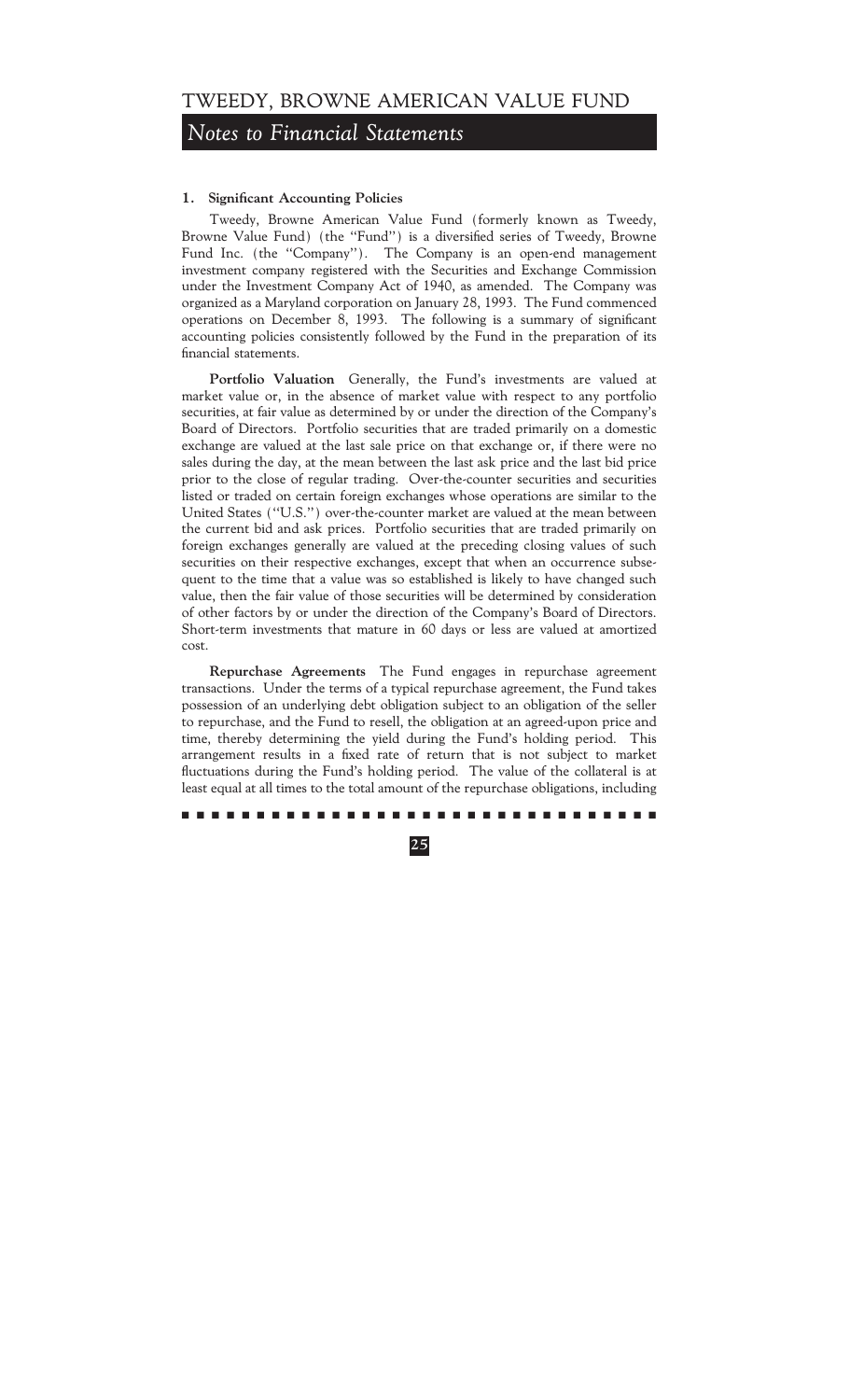## *Notes to Financial Statements*

interest. In the event of counterparty default, the Fund has the right to use the collateral to offset losses incurred. There is potential loss to the Fund in the event the Fund is delayed or prevented from exercising its right to dispose of the collateral securities, including the risk of a possible decline in the value of the underlying securities during the period while the Fund seeks to assert its rights. The Fund's investment adviser, acting under the supervision of the Company's Board of Directors, reviews the value of the collateral and the creditworthiness of those banks and dealers with which the Fund enters into repurchase agreements to evaluate potential risks.

**Foreign Currency** The books and records of the Fund are maintained in U.S. dollars. Foreign currencies, investments and other assets and liabilities are translated into U.S. dollars at the exchange rates prevailing at the end of the period, and purchases and sales of investment securities, income and expenses are translated on the respective dates of such transactions. Unrealized gains and losses which result from changes in foreign currency exchange rates have been included in the unrealized appreciation (depreciation) of currencies and net other assets. Net realized foreign currency gains and losses resulting from changes in exchange rates include foreign currency gains and losses between trade date and settlement date on investment securities transactions, foreign currency transactions and the difference between the amounts of interest and dividends recorded on the books of the Fund and the amount actually received. The portion of foreign currency gains and losses related to fluctuation in the exchange rates between the initial purchase trade date and subsequent sale trade date is included in realized gains and losses on investment securities sold.

**Forward Exchange Contracts** The Fund has entered into forward exchange contracts for non-trading purposes in order to reduce its exposure to fluctuations in foreign currency exchange on its portfolio holdings. Forward exchange contracts are valued at the forward rate and are marked-to-market daily. The change in market value is recorded by the Fund as an unrealized gain or loss. When the contract is closed, the Fund records a realized gain or loss equal to the difference between the value of the contract at the time that it was opened and the value of the time that it was closed.

The use of forward exchange contracts does not eliminate fluctuations in the underlying prices of the Fund's investment securities, but it does establish a rate

#### ..........................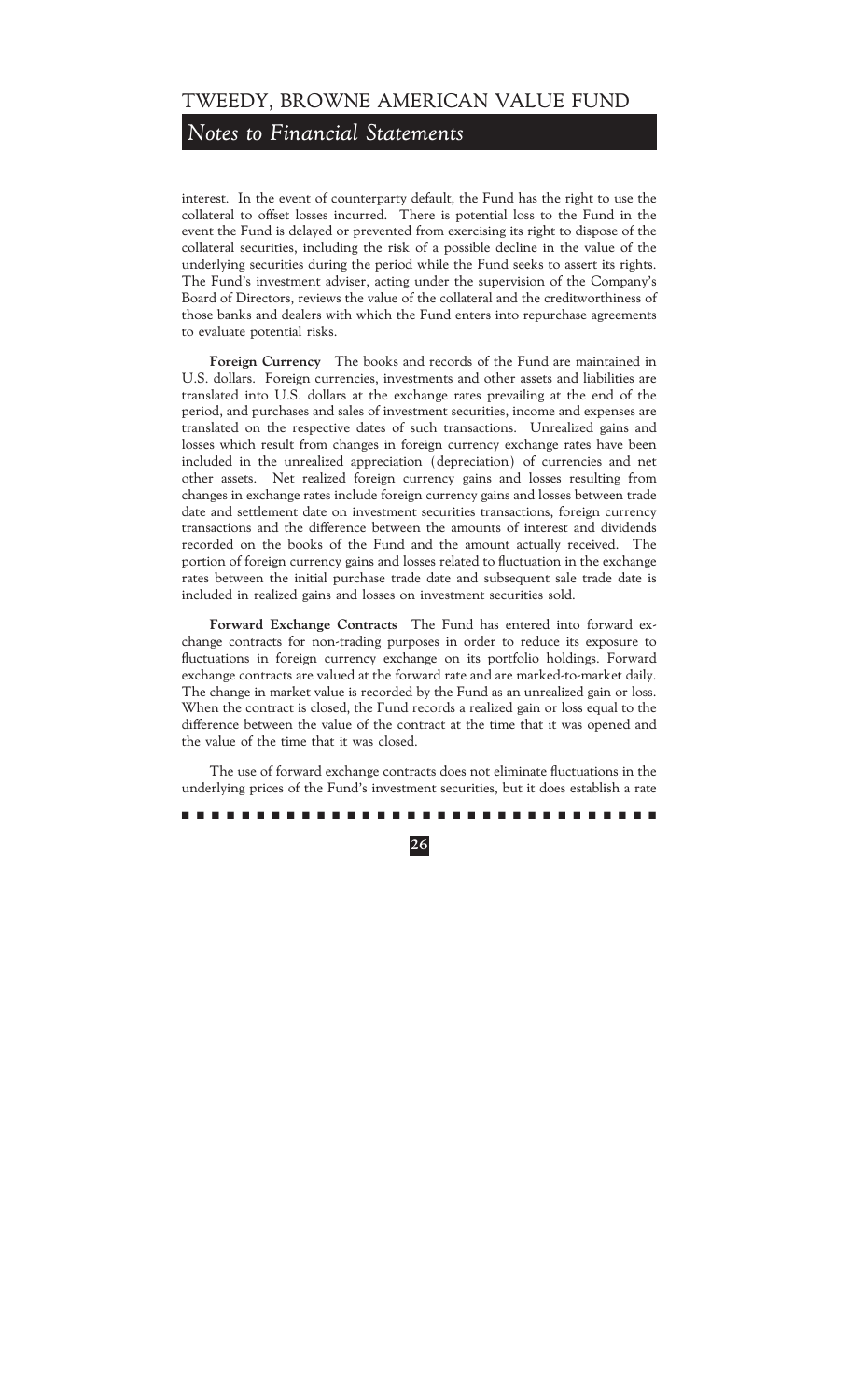## *Notes to Financial Statements*

of exchange that can be achieved in the future. Although forward exchange contracts limit the risk of loss due to a decline in the value of the hedged currency, they also limit any potential gain that might result should the value of the currency increase. In addition, the Fund could be exposed to risks if the counterparties to the contracts are unable to meet the terms of their contracts.

**Securities Transactions and Investment Income** Securities transactions are recorded as of the trade date. Realized gains and losses from securities transactions are recorded on the identified cost basis. Dividend income and distributions to shareholders are recorded on the ex-dividend date. Interest income is recorded on the accrual basis. Dividend income and interest income may be subject to foreign withholding taxes.

**Dividends and Distributions to Shareholders** Dividends from net investment income, if any, and distributions from realized capital gains after utilization of capital loss carryforwards, if any, will be declared and paid annually. Additional distributions of net investment income and capital gains from the Fund may be made at the discretion of the Board of Directors in order to avoid the application of a 4% non-deductible Federal excise tax on certain undistributed amounts of ordinary income and capital gains. Income distributions and capital gain distributions are determined in accordance with income tax regulations which may differ from generally accepted accounting principles. These differences are primarily due to differing treatments of income and gains on various investment securities held by the Fund, timing differences and differing characterization of distributions made by the Fund. Accordingly, for the year ended March 31, 1995, permanent reclassification adjustments, for forward exchange contracts and currency transactions, were made between undistributed net investment income and accumulated net realized loss. These adjustments decreased undistributed net investment income and decreased accumulated net realized loss by \$476.

**Federal Income Taxes** The Fund intends to qualify as a regulated investment company, if such qualification is in the best interest of its shareholders, by complying with the requirements of the Internal Revenue Code of 1986, as amended, applicable to regulated investment companies and by distributing substantially all of its taxable income to its shareholders. Therefore, no Federal income tax provision is required.

#### ..........................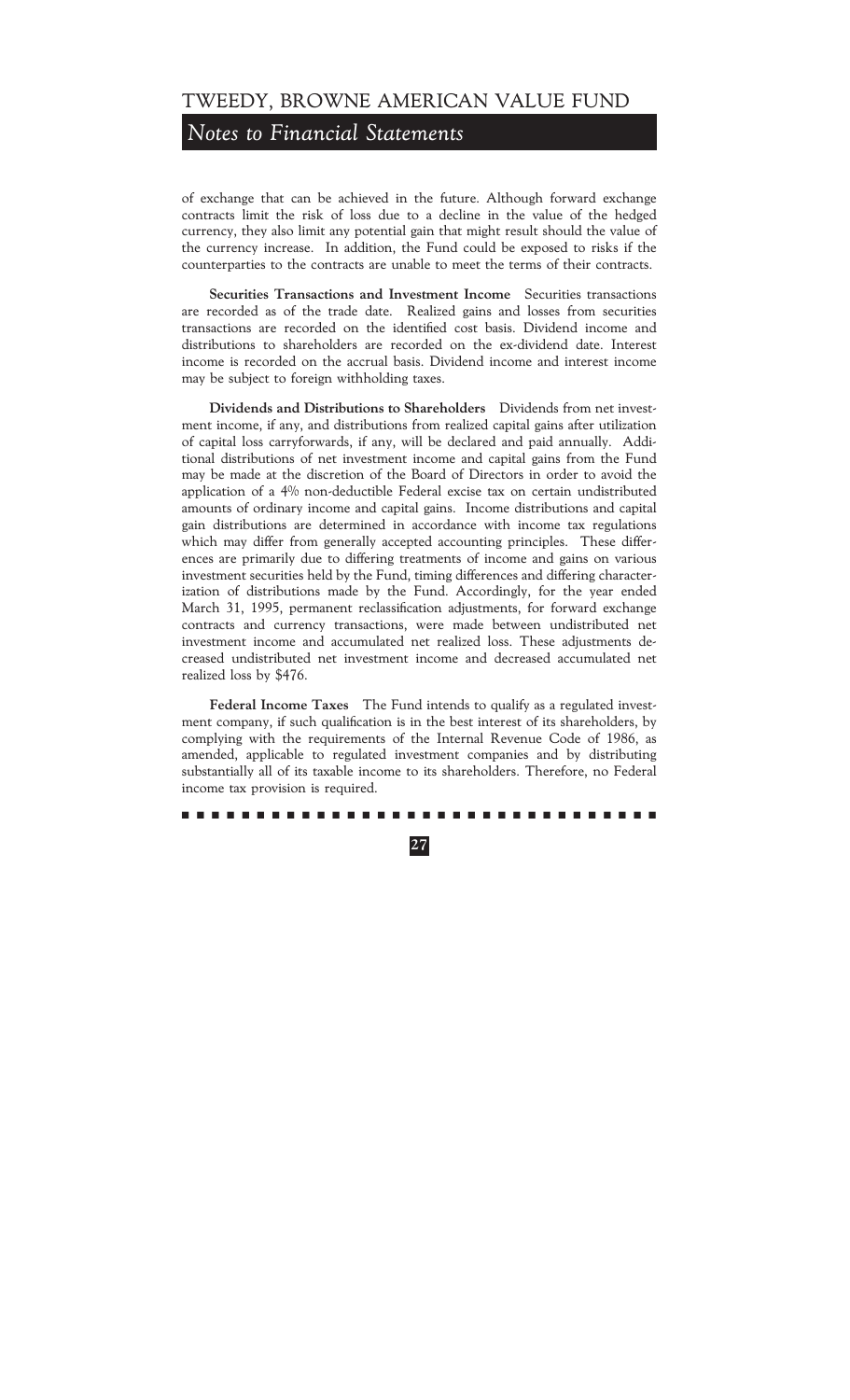## *Notes to Financial Statements*

Expenses Expenses directly attributable to each Fund as a diversified series of the Company are charged to that Fund. Other expenses of the Company are allocated to each Fund based on the average net assets of each Fund.

### **2. Investment Advisory Fee, Administration Fee and Other Related Party Transactions**

The Company, on behalf of the Fund, has entered into an investment advisory agreement (the "Advisory Agreement") with Tweedy, Browne Company L.P. (""Tweedy, Browne''). Under the Advisory Agreement, the Company pays Tweedy, Browne a fee at the annual rate of 1.25% of the value of its average daily net assets. The fee is payable monthly, provided the Fund will make such interim payments as may be requested by the adviser not to exceed 75% of the amount of the fee then accrued on the books of the Fund and unpaid. From time to time, Tweedy, Browne may voluntarily waive a portion of its fee otherwise payable to it. For the year ended March 31, 1995, Tweedy, Browne voluntarily waived fees of \$61,245.

The general partners and employees of Tweedy, Browne, the investment adviser to the Fund, have approximately \$13.7 million of their own money invested in the Fund.

The Company, on behalf of the Fund, has entered into an administration agreement (the "Administration Agreement") with The Shareholder Services Group Inc. (""TSSG''), a wholly owned subsidiary of First Data Corporation. Under the Administration Agreement, the Company pays TSSG an administrative fee and a fund accounting fee computed daily and payable monthly at the following annual rates of the value of the average daily net assets of the Fund.

|                            | Fees on Assets           |                                              |                            |
|----------------------------|--------------------------|----------------------------------------------|----------------------------|
|                            | $Up$ to<br>\$200 Million | <b>Between</b><br>\$200 and<br>\$500 Million | Exceeding<br>\$500 Million |
| <b>Administration Fees</b> | 0.10%                    | 0.08%                                        | 0.06%                      |
|                            | $Up$ to<br>\$100 Million | Exceeding<br>\$100 Million                   |                            |
| <b>Accounting Fees</b>     | 0.06%                    | 0.04%                                        |                            |
|                            |                          |                                              |                            |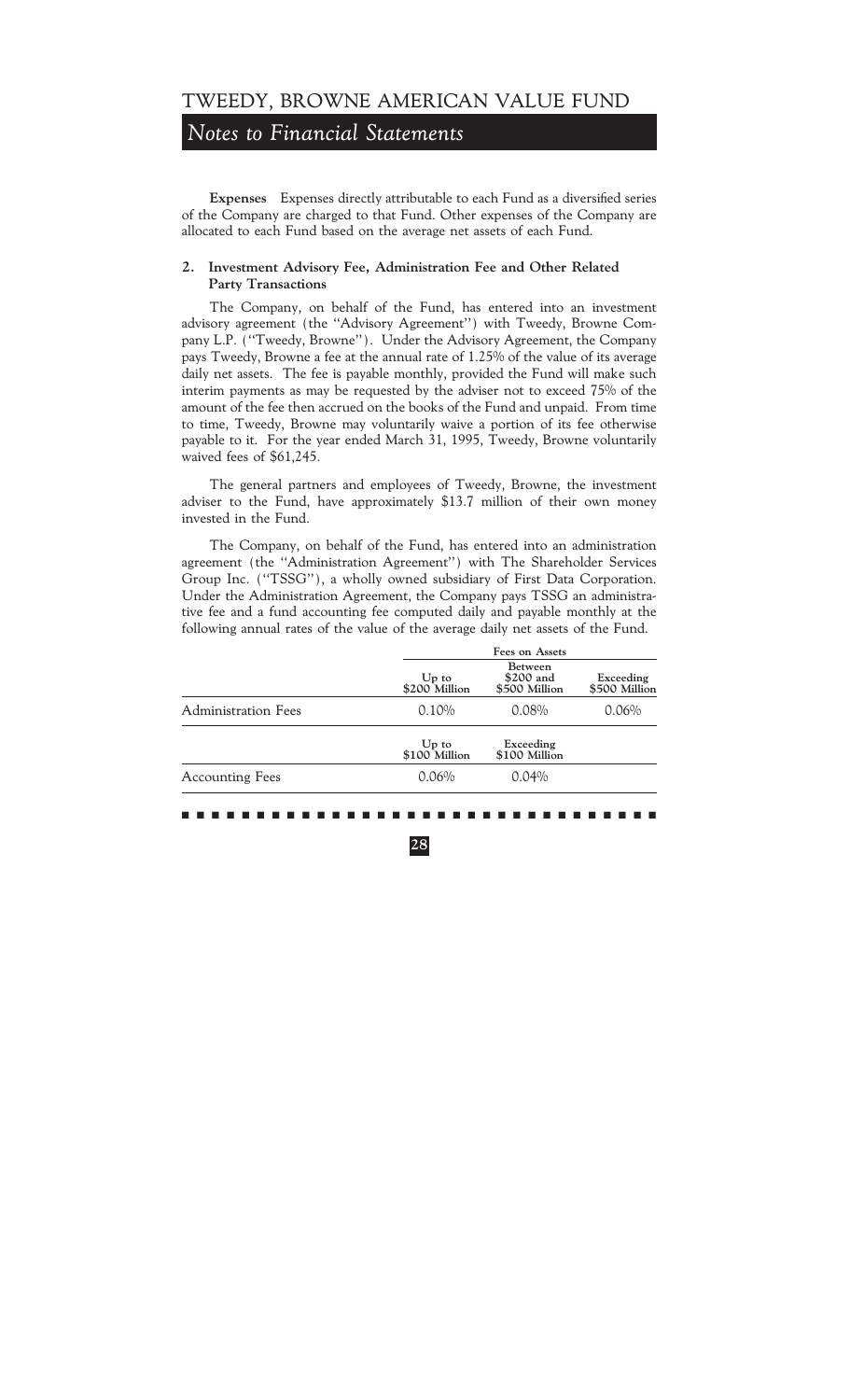## *Notes to Financial Statements*

Under the terms of the Administration Agreement, the Company will pay for Fund Administration Services, a minimum fee of \$40,000 per Fund per annum, not to be aggregated with fees for Fund Accounting Services. The Company will pay for Fund Accounting Services a minimum fee of \$40,000 per Fund per annum, not to be aggregated with fees for Fund Administration Services.

Prior to the close of business on May 6, 1994, The Boston Company Advisors, Inc. (""Boston Advisors''), a wholly owned subsidiary of Mellon Bank Corporation (""Mellon''), served as the Fund's administrator and received fees equivalent to the current rate for its services. On May 6, 1994, Mellon sold the assets comprising Boston Advisors' third party mutual fund business to TSSG. Effective as of the close of business on that day, TSSG became the administrator pursuant to an assignment to TSSG by Boston Advisors of the Fund's administration agreement.

No officer, director or employee of Tweedy, Browne, TSSG or any parent or subsidiary of those corporations receives any compensation from the Company for serving as a director or officer of the Company. The Company pays each director who is not an officer, director or employee of Tweedy, Browne, TSSG or any of their affiliates \$2,000 per annum plus \$500 per Regular or Special Board Meeting attended in person or by telephone, plus out-of-pocket expenses.

Boston Safe Deposit and Trust Company (""Boston Safe''), an indirect wholly owned subsidiary of Mellon, serves as the Fund's custodian pursuant to a custody agreement (the "Custody Agreement"). Unified Advisers, Inc., serves as the Fund's transfer agent. Tweedy, Browne also serves as the distributor to the Fund. For the year ended March 31, 1995, no distribution fees were incurred by the Fund.

Notwithstanding the foregoing, TSSG and Boston Safe had each agreed to limit fees charged pursuant to the Administration Agreement and Custody Agreement to 0.21% of the value of the Fund's average daily net assets during the Fund's first 12 months of operation, which expired on December 8, 1994.

For the year ended March 31, 1995, the Fund incurred total brokerage commissions of  $$54,742$ , of which  $$2,240$  was paid to its affiliates.

#### ..........................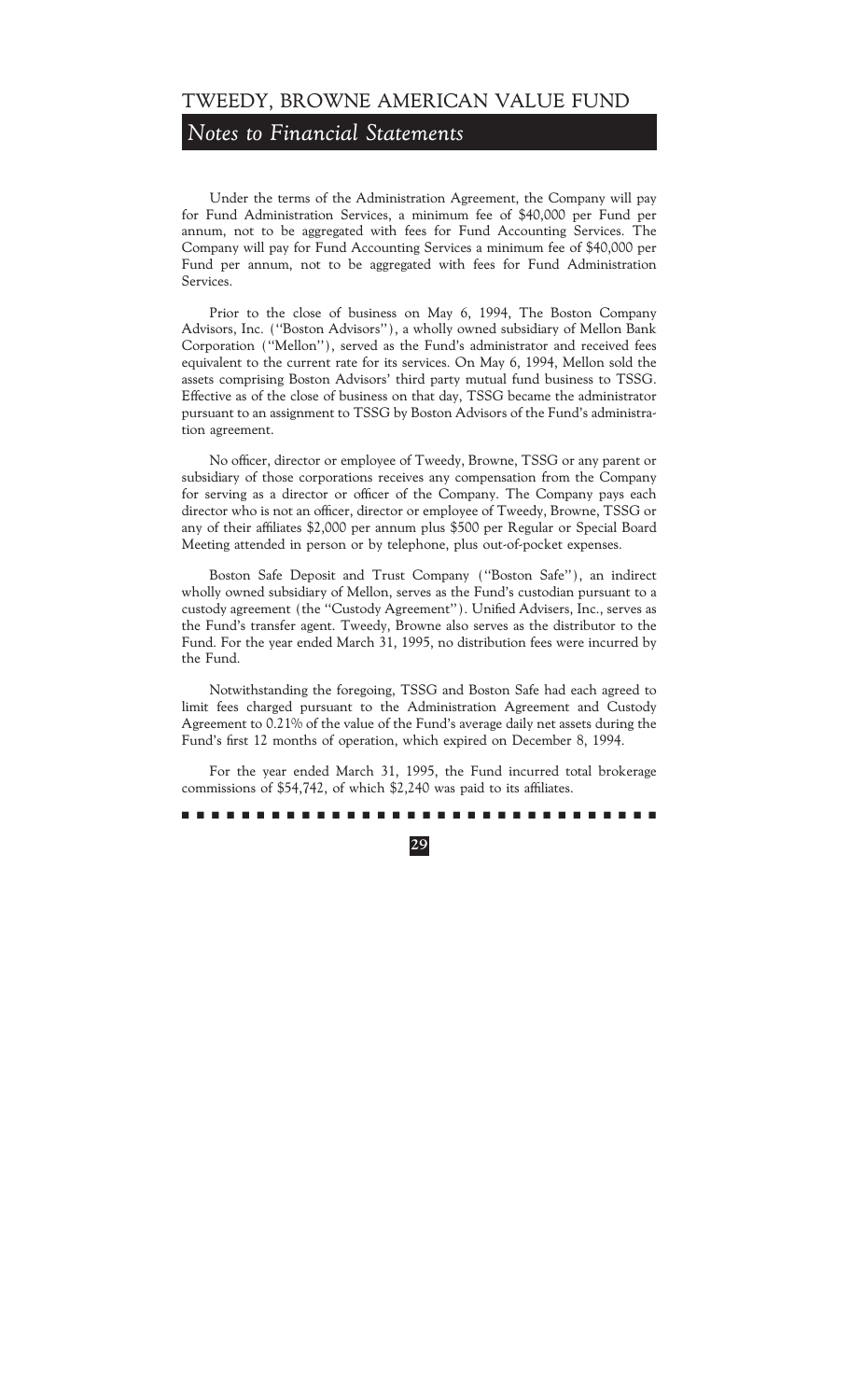## *Notes to Financial Statements*

### **3. Purchases and Sales of Securities**

Cost of purchases and proceeds from sales of investment securities, excluding short-term investments for the year ended March 31, 1995, aggregated \$36,608,194 and \$985,347, respectively.

At March 31, 1995, the aggregate gross unrealized appreciation for all securities in which there was an excess of value over tax cost was \$4,550,086 and the aggregate gross unrealized depreciation for all securities in which there was an excess of tax cost over value was \$1,218,933.

### **4. Capital Stock**

The Company is authorized to issue one billion shares of \$.0001 par value capital stock, of which 400,000,000 of the unissued shares have been designated as shares of the Fund. Changes in shares outstanding for the Fund were as follows:

|                                | Year Ended 3/31/95               |                                        | Period Ended 3/31/94*  |                            |
|--------------------------------|----------------------------------|----------------------------------------|------------------------|----------------------------|
|                                | <b>Shares</b>                    | Amount                                 | <b>Shares</b>          | Amount                     |
| Sold<br>Reinvested<br>Redeemed | 4,305,320<br>22,466<br>(492,575) | \$43,591,028<br>224,083<br>(4,992,674) | 1,425,062<br>(16, 189) | \$14,297,308<br>(161, 676) |
| Net Increase                   | 3,835,211                        | \$38,822,437                           | 1,408,873              | \$14,135,632               |

*\* The Fund commenced operations on December 8, 1993.*

### **5. Organization Costs**

The Fund bears all costs in connection with its organization including the fees and expenses of registering and qualifying its shares for distribution under Federal and state securities regulations. All such costs have been deferred and are being amortized over a five-year period using the straight-line method from the commencement of operations of the Fund. In the event that any of the initial shares of the Fund are redeemed during such amortization period, the Fund will be reimbursed for any unamortized organization costs in the same proportion as the number of shares redeemed bears to the number of initial shares held at the time of redemption.

### ..........................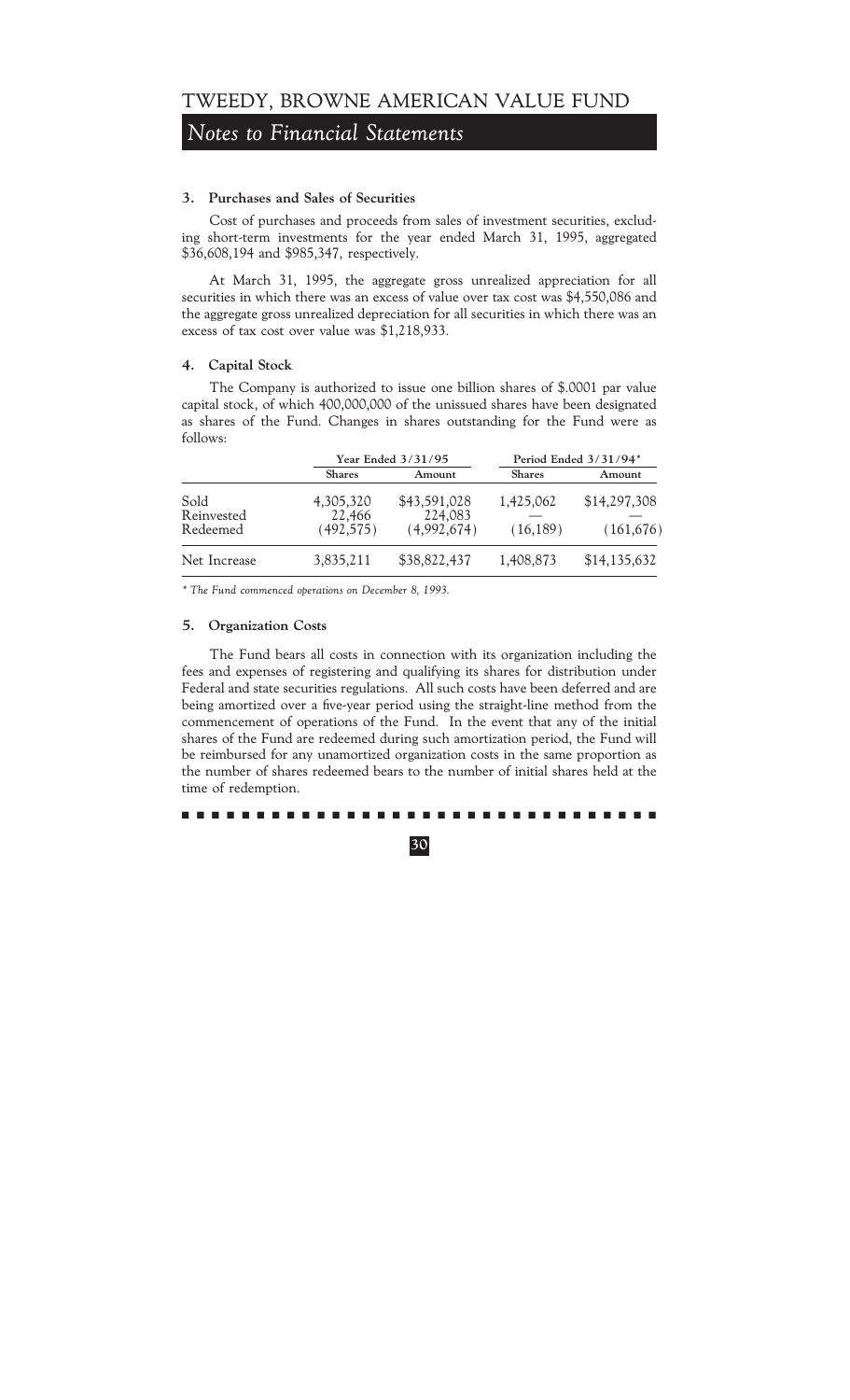## *Notes to Financial Statements*

### **6. Capital Loss Carryforward**

At March 31, 1995 the Fund had for Federal tax purposes unused capital losses of \$54,137, expiring on March 31, 2003, which can be used to offset future net capital gains.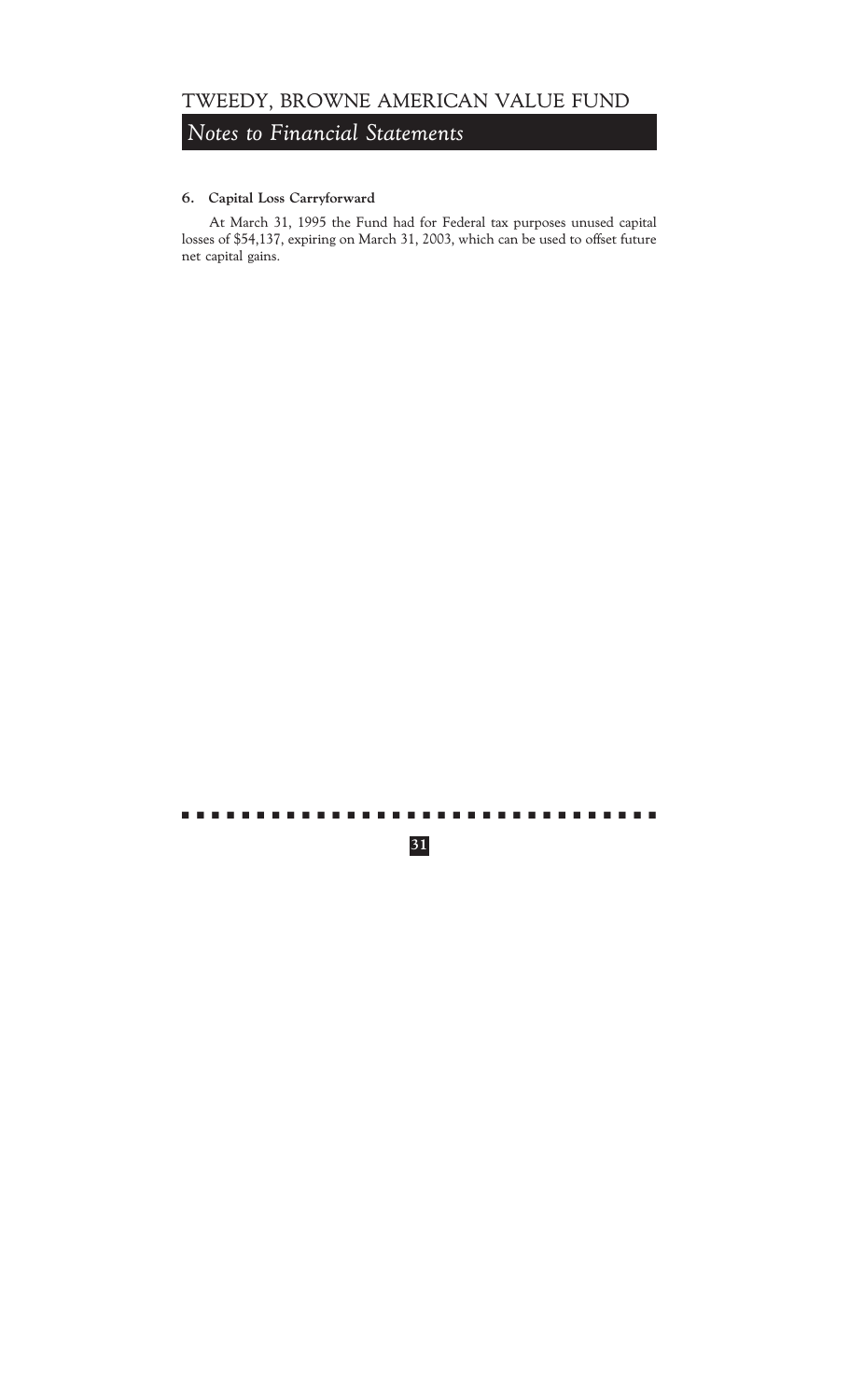## TWEEDY, BROWNE AMERICAN VALUE FUND *Report of Ernst & Young LLP, Independent Auditors*

To the Shareholders and Board of Directors of Tweedy, Browne Fund Inc.:

We have audited the accompanying statement of assets and liabilities, including the portfolio of investments of the Tweedy, Browne American Value Fund (formerly Tweedy, Browne Value Fund) (one of the funds of Tweedy, Browne Fund Inc.) as of March 31, 1995, the related statement of operations for the year then ended and the related statement of changes in net assets and financial highlights for the year then ended and for the period from December 8, 1993 (date of commencement) to March 31, 1994. These financial statements and financial highlights are the responsibility of the Fund's management. Our responsibility is to express an opinion on these financial statements and financial highlights based on our audits.

We conducted our audits in accordance with generally accepted auditing standards. Those standards require that we plan and perform the audit to obtain reasonable assurance about whether the financial statements and financial highlights are free of material misstatement. An audit includes examining, on a test basis, evidence supporting the amounts and disclosures in the financial statements. Our procedures included confirmation of securities owned as of March 31, 1995, by correspondence with the custodian and brokers and other appropriate auditing procedures where replies from brokers were not received. An audit also includes assessing the accounting principles used and significant estimates made by management, as well as evaluating the overall financial statement presentation. We believe that our audits provide a reasonable basis for our opinion.

In our opinion, the financial statements and financial highlights referred to above present fairly, in all material respects, the financial position of the Tweedy, Browne American Value Fund, a fund of Tweedy, Browne Fund Inc., at March 31, 1995, the results of its operations for the year then ended and the changes in its net assets and its financial highlights for the year then ended and for the period from December 8, 1993 to March 31, 1994, in conformity with generally accepted accounting principles.

**32**

Boston, Massachusetts May 8, 1995

Ernst + Young LLP